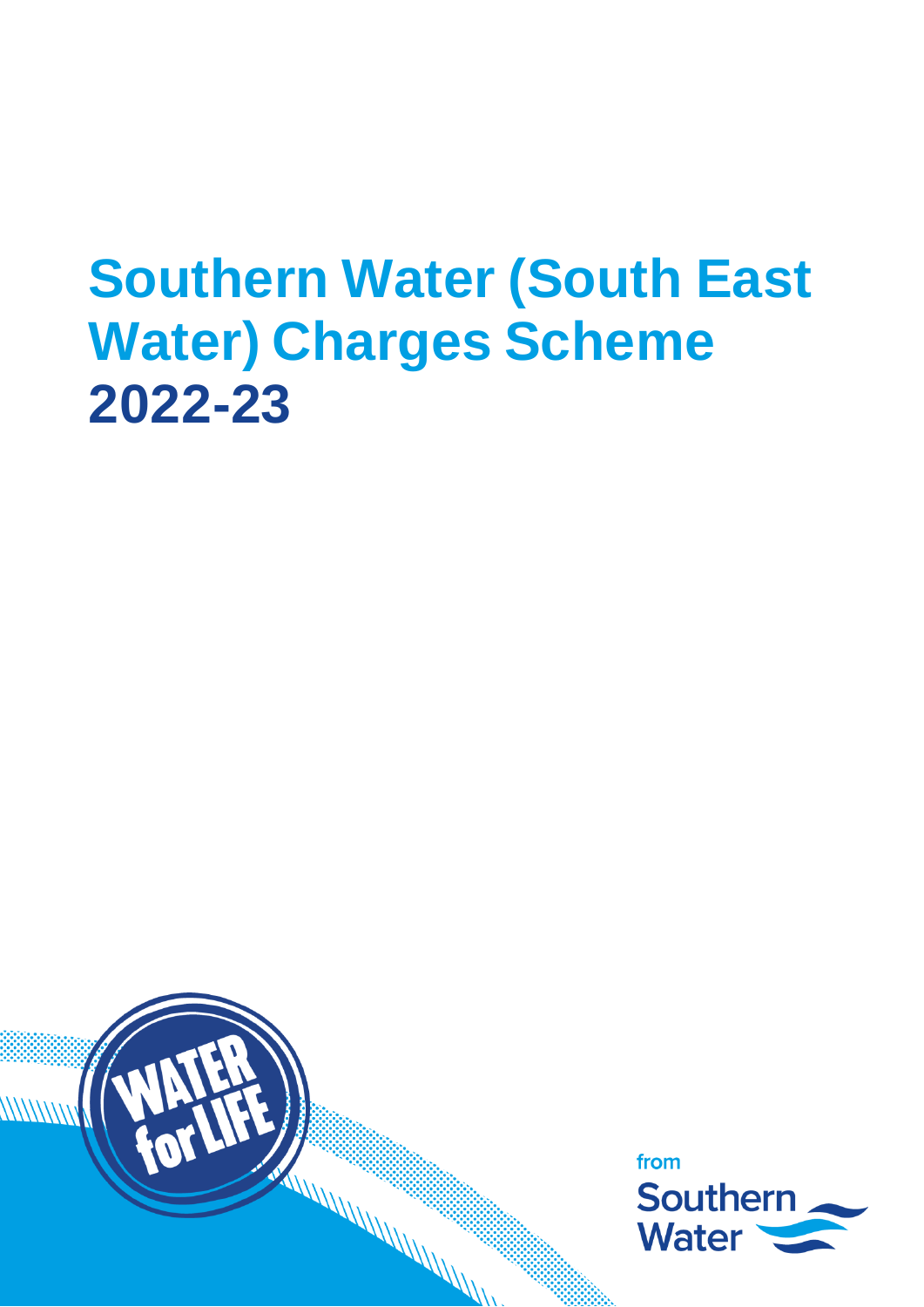#### **Contents**

| <b>Preface</b> |                                                                                                    | 4                         |
|----------------|----------------------------------------------------------------------------------------------------|---------------------------|
|                | Statement of Board Assurance provided to the Water Services Regulation Authority - 2022-23 Charges |                           |
|                | Part 1 - Introduction and Commencement                                                             | 5                         |
|                | Part 2 - Principles for charges                                                                    | 6                         |
| 1.             | Basis of charge under SEW's CMP                                                                    | 6                         |
| 2.             | <b>CMP Transitional Tariffs</b>                                                                    | 6                         |
| 3.             | Unoccupied premises                                                                                | 6                         |
| 4.             | Charges for surface water drainage                                                                 | 6                         |
| 5.             | Retrospective adjustments                                                                          | $\overline{7}$            |
|                | Part 3 - Measured charges - phase-in option                                                        | 7                         |
| 1.             | Application of measured charges and the phase-in option                                            | $\overline{7}$            |
| 2.             | Duration and cessation of the phase-in option                                                      | $\overline{7}$            |
| 3.             | Phase-in option                                                                                    | $\overline{7}$            |
| 4.             | Sewerage charges                                                                                   | 8                         |
| 5.             | Time of payment                                                                                    | $\mathsf{9}$              |
| 5A             | Where charges are billed by the Company                                                            | 9                         |
| 5B             | Where charges are billed by South East Water Limited                                               | 10                        |
|                | Part 4 - Assessed measured charges - phase-in option                                               | 10                        |
| 1.             | Application of assessed measured charges and the phase-in option                                   | 10                        |
| 2.             | Duration and cessation of the phase-in option                                                      | 10                        |
| 3.             | Phase-in option                                                                                    | 10                        |
| 4.             | Sewerage charges                                                                                   | 11                        |
| 5.             | Time of payment                                                                                    | 11                        |
| 5A             | Where charges are billed by the Company                                                            | 11                        |
| 5B             | Where charges are billed by South East Water Limited                                               | 12                        |
|                | Part 5 - Measured charges - CMP Support Tariff                                                     | 12                        |
| 1.             | Application of measured charges and the CMP Support tariff                                         | 12                        |
| 2.             | Entitlement to assistance with charges                                                             | 12                        |
| 3.             | Assistance to be provided                                                                          | 12                        |
|                |                                                                                                    | from<br>Southern<br>Water |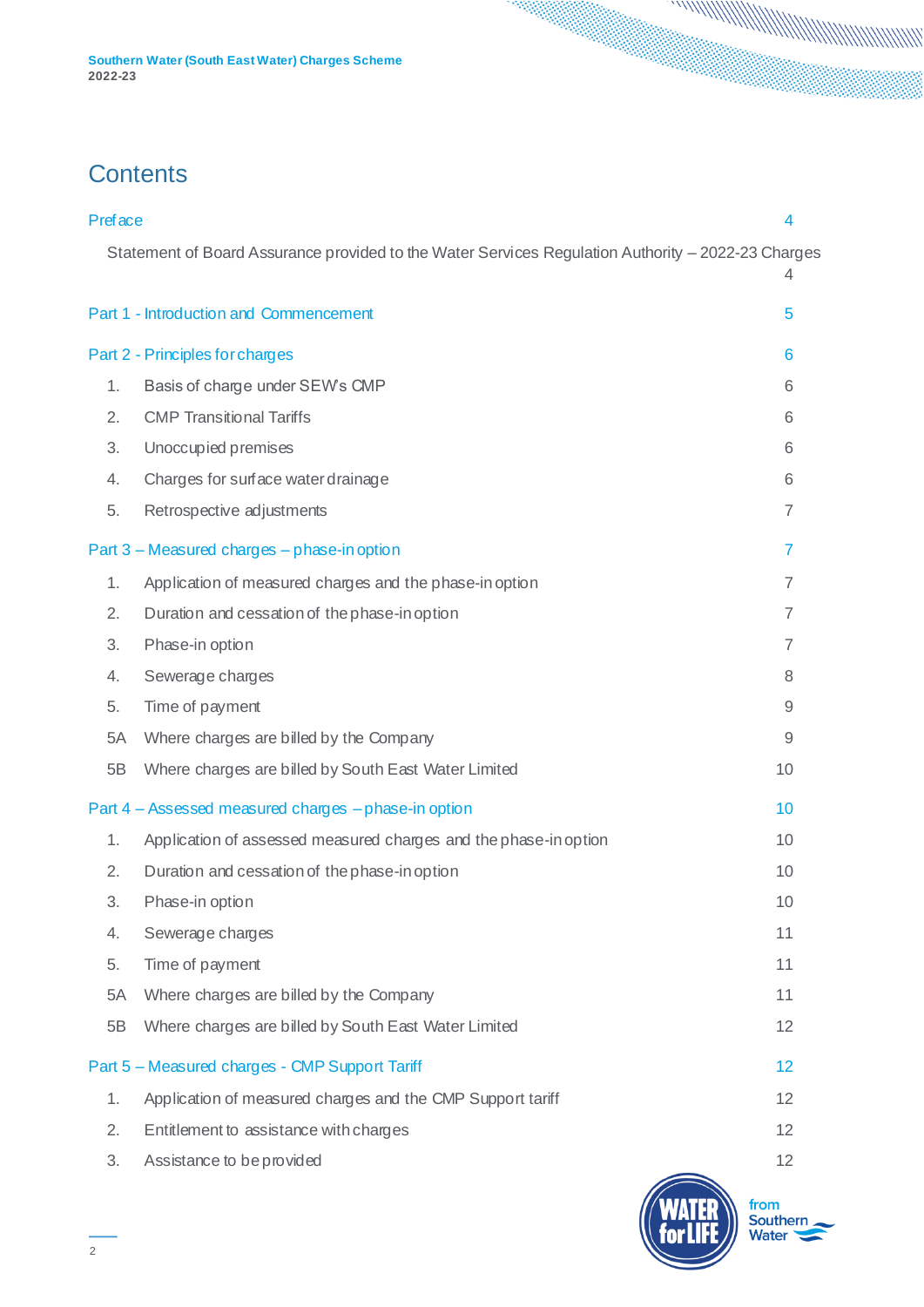| 4. | Sewerage charges                                                                  | 13 |
|----|-----------------------------------------------------------------------------------|----|
| 5. | Time of payment                                                                   | 13 |
| 5A | Where charges are billed by the Company                                           | 13 |
| 5B | Where charges are billed by South East Water Limited                              | 14 |
|    | Part 6 - Assessed measured charges - CMP Support Tariff                           | 14 |
| 1. | Application of assessed measured charges and the CMP Support Tariff               | 14 |
| 2. | Entitlement to assistance with charges                                            | 14 |
| 3. | Assistance to be provided                                                         | 14 |
| 4. | Sewerage charges                                                                  | 15 |
| 5. | Time of payment                                                                   | 15 |
| 5A | Where charges are billed by the Company                                           | 15 |
| 5B | Where charges are billed by South East Water Limited                              | 16 |
|    | Part 7 - WaterSure: Special provision for vulnerable groups and Essentials Tariff | 16 |
| 1. | Entitlement to assistance with charges                                            | 16 |
|    | Part 8 - Methods of payment and persons chargeable                                | 16 |
| 1. | Methods of payment                                                                | 16 |
| 1A | Where charges are billed by the Company                                           | 16 |
| 1B | Where charges are billed by South East Water Limited                              | 17 |
| 2. | Persons chargeable                                                                | 17 |
|    | Part 9 - Interpretation and supplemental provisions                               | 18 |
| 1. | Interpretation                                                                    | 18 |
| 2. | Abatement of charges                                                              | 19 |
| 3. | Notice of vacation of property                                                    | 20 |
| 4. | Formal Insolvency Procedures                                                      | 20 |
| 5. | Legislation                                                                       | 20 |
| 6. | Value Added Tax                                                                   | 20 |
| 7. | <b>Customer information</b>                                                       | 20 |
| 8. | Responsibilities of Landlords                                                     | 22 |
| 9. | Use of personal information                                                       | 22 |
|    | Part 10 - Schedule of charges 2022-23                                             | 26 |

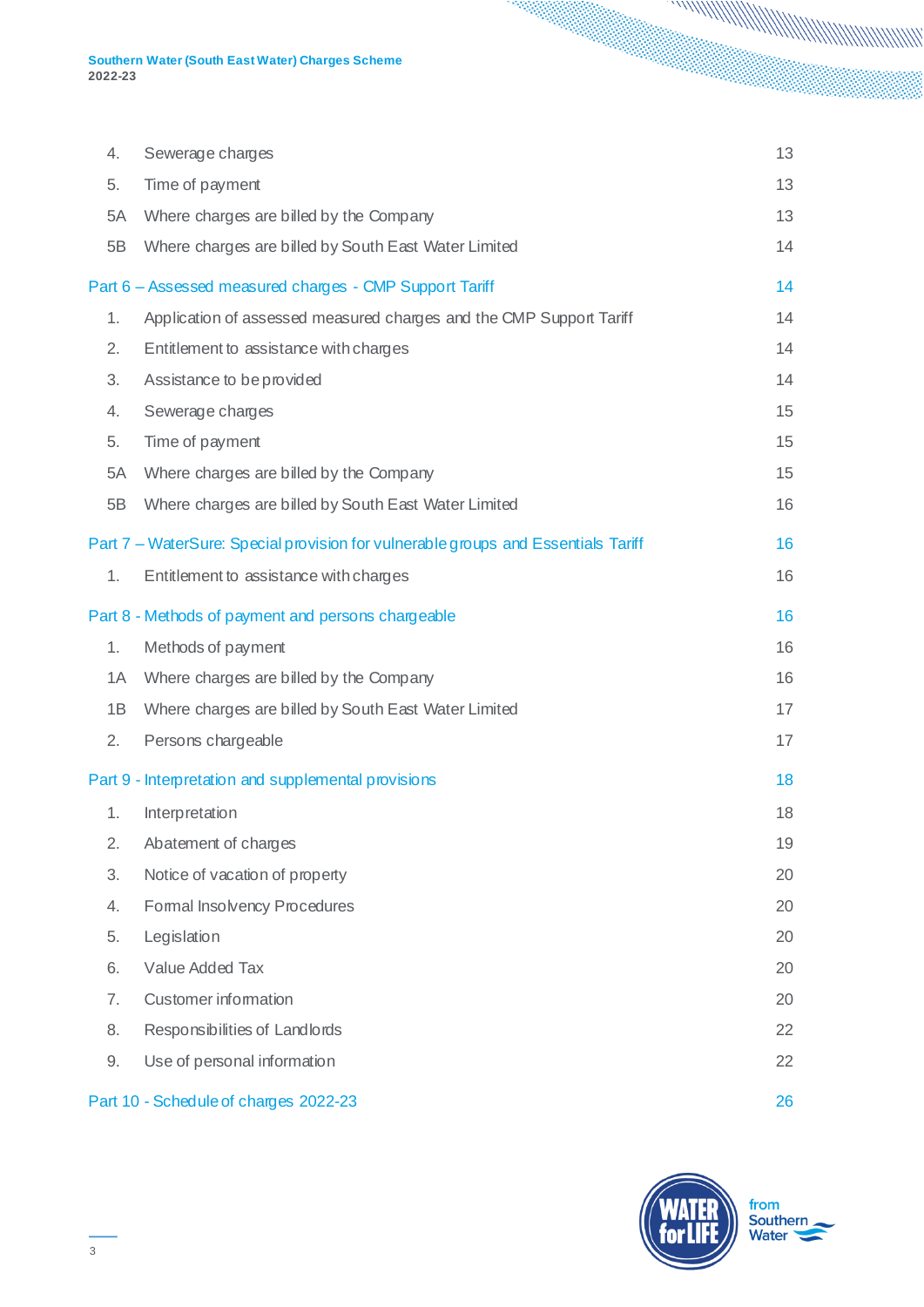### <span id="page-3-0"></span>**Preface**

#### <span id="page-3-1"></span>**Statement of Board Assurance provided to the Water Services Regulation Authority – 2022-23 Charges**

The Company, under the direction of the Board, has undertaken a thorough process of internal and external assurance with regard to the setting of charges for the 2022-23 charging year. As a result of the assurances it has received, the Board has satisfied itself to the best of its ability that:

- a) the Company complies with its legal obligations relating to the charges set out in its charges schemes;
- b) the Board has assessed the effects of the new charges on customers' bills for a range of different customer types, and approves the impact assessments and handling strategies developed in instances where bill increases for particular customer types exceed 5%;
- c) the Company has appropriate systems and processes in place to make sure that the information contained in the charges scheme, and the additional information covered by this annex is accurate; and
- d) the Company has consulted the Consumer Council for Water (CCWater) in a timely and effective manner on its charges schemes.

We provide information on our compliance with Ofwat's charges scheme rules in the Annex to this assurance statement.

Jur Us

**Ian McAulay Chief Executive Officer**

**Keith Lough Chairman**

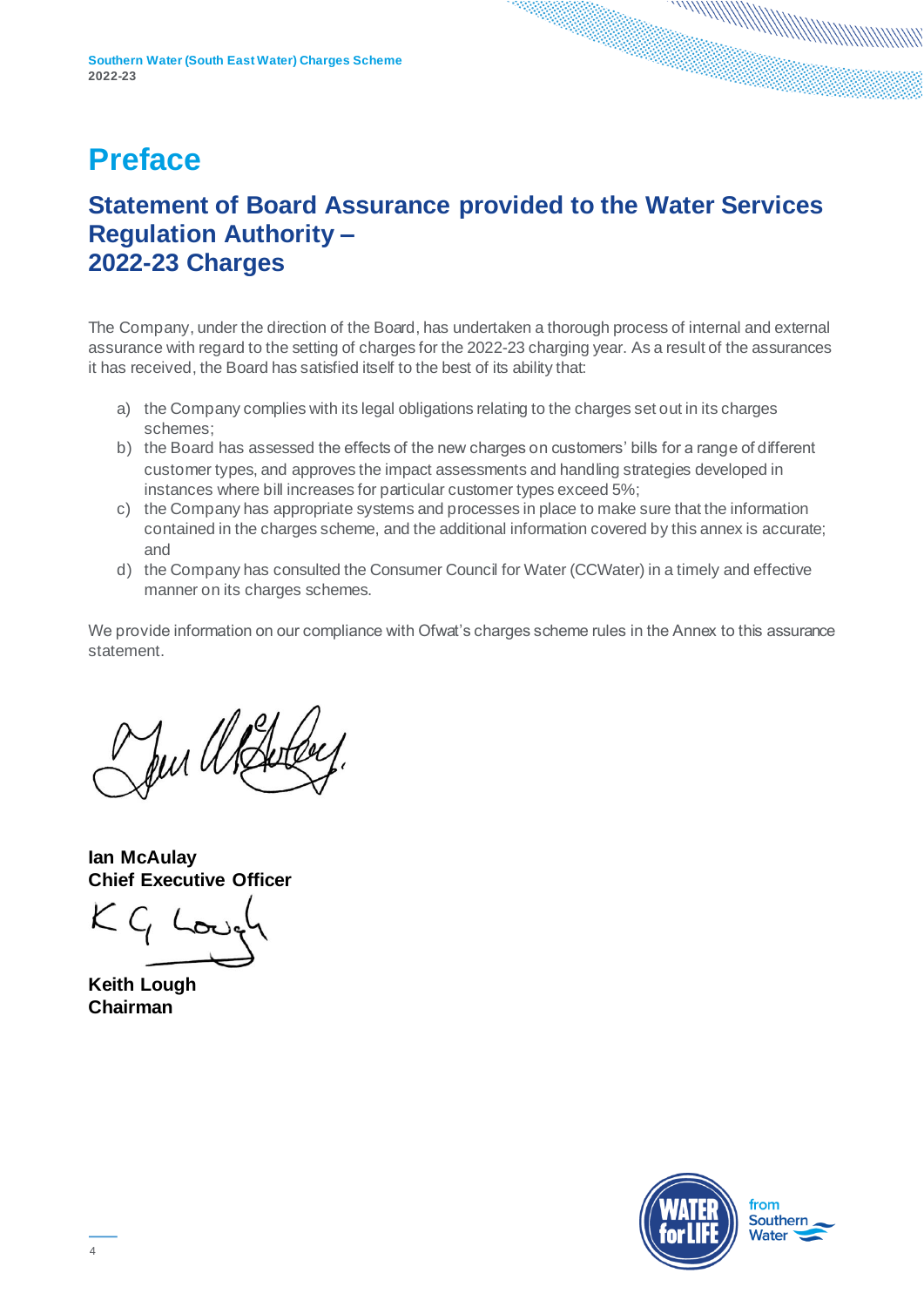### <span id="page-4-0"></span>**Part 1 - Introduction and Commencement**

- 1. This Southern Water Services Limited (South East Water CMP) Charges Scheme is made by Southern Water Services Limited under Section 143 of the Water Industry Act 1991 and shall come into operation from 1 April 2022 to 31 March 2023 inclusive.
- 2. This Charges Scheme sets out the charging principles for household premises within the Customer Metering Programme (CMP) of South East Water (SEW) for water supply and shall apply to those household premises where the charges for sewerage services provided by the Company are payable under transitional tariffs.
- 3. The amounts now fixed by the Company in respect of the charges provided for in this Charges Scheme are those shown in the Schedule. The Company's Board has provided assurance to the Water Services Regulation Authority relating to the charges set out in its charges schemes.
- 4. The Southern Water Services Limited (South East Water CMP) Charges Scheme 2021-22 is hereby revoked with effect from 1 April 2022, without prejudice to the recovery of charges due in accordance with that and other revoked Charges Schemes.

*[Note: Charges for water services not provided for in this Charges Scheme are provided for in:*

- *i. the Southern Water Services Limited Household Charges Scheme 2022-23;*
- *ii. the Southern Water Services Limited Wholesale Statement of Principles and Charges 2022-23;*
- *iii. the Southern Water Services Limited Charging Arrangements 2022-23, and*
- *iv. the Southern Water Services Limited Infrastructure Charges Scheme 2022-23.*

*These documents can be viewed on our website www.southernwater.co.uk*

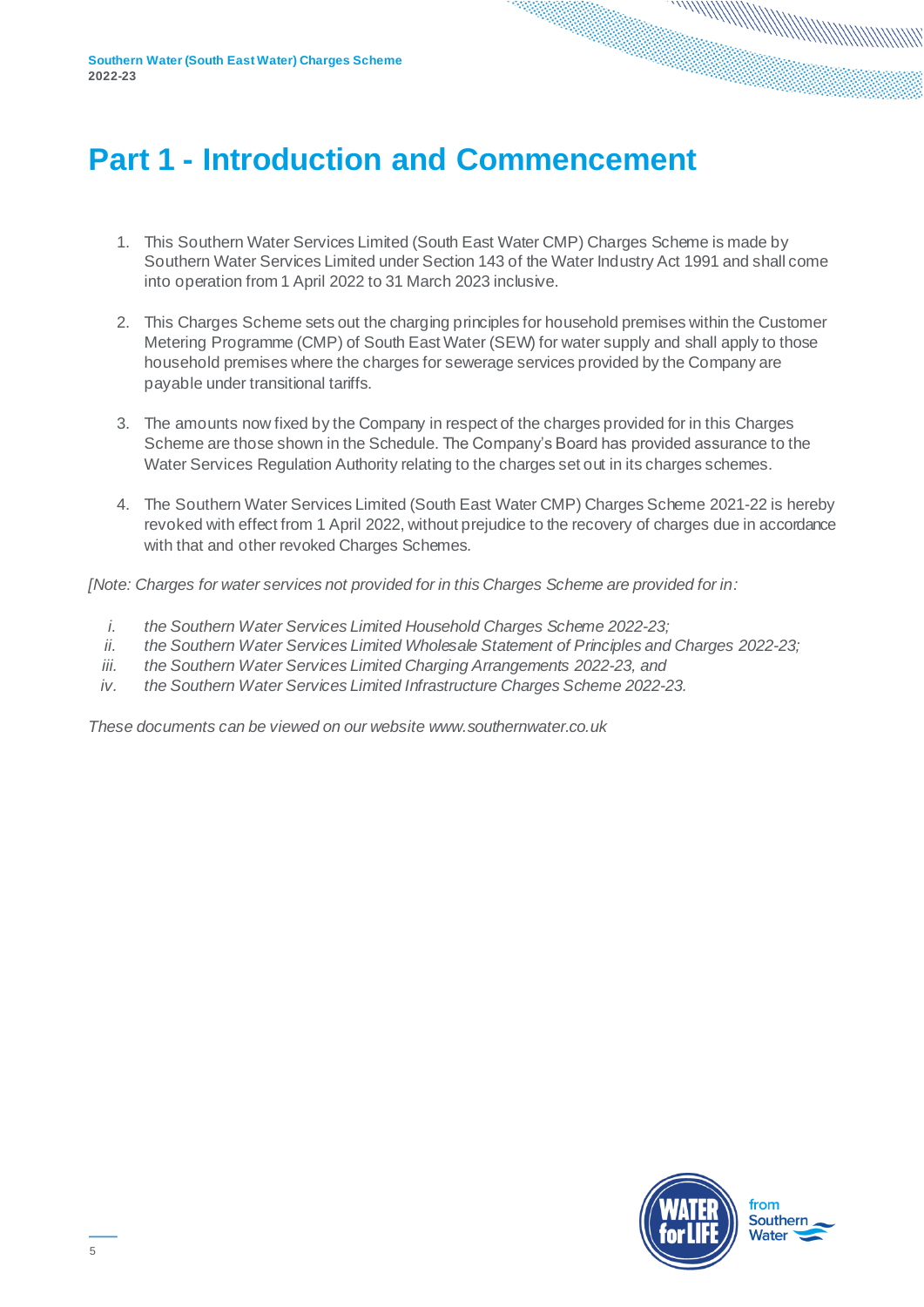## <span id="page-5-0"></span>**Part 2 - Principles for charges**

#### <span id="page-5-1"></span>**1. Basis of charge under SEW's CMP**

- 1.1 Where the basis of charge for water supply services is changed to measured charges under SEW's CMP, the charges for sewerage services shall be measured charges from the switch date.
- 1.2 Where the basis of charge for water supply services is changed to assessed measured charges under the CMP, the charges for sewerage services shall be assessed measured charges from the switch date calculated by reference to the volume of water supplied to the premises as assessed by SEW.

#### <span id="page-5-2"></span>**2. CMP Transitional Tariffs**

- 2.1 Transitional tariffs under the CMP are
	- (i) The Phase-in Option
	- (ii) The CMP Support tariff
- 2.2 Where SEW calculate the charges for water supply services in accordance with the Phase-in Option, the charges for sewerage services shall be calculated in accordance with the Phase-in Option.
- 2.3 Where SEW calculate the charges for water supply services in accordance with the CMP Support tariff, the charges for sewerage services shall be calculated in accordance with the CMP Support tariff.
- 2.4 Notwithstanding paragraph 2.3, where the basis of charge for sewerage services is assessed measured charges in accordance with paragraph 1.2, the Phase-in Option shall only apply where the assessed measured charges for sewerage services are greater than the unmeasured charges for sewerage services charges that would otherwise have been payable had the consumer's basis of charge remained unmeasured

#### <span id="page-5-3"></span>**3. Unoccupied premises**

Charges may remain payable if premises are unoccupied, unless the water supply to the premises has been disconnected because the premises are unoccupied. Where the water supply to premises is disconnected because the premises are unoccupied, charges remain payable to the day before the water supply to the premises is disconnected.

#### <span id="page-5-4"></span>**4. Charges for surface water drainage**

- 4.1 This Charges Scheme provides for a reduction in the charges payable for the provision of sewerage services to any premises where surface water does not drain to a public sewer from those premises.
- 4.2 This Charges Scheme does not provide for a reduction in the charges payable for the provision of sewerage services to any premises where the volume of surface water draining to a public sewer from those premises has been significantly reduced. At the time of making this Charges Scheme, the Company considers that the costs of operating such a scheme of reduced charges outweigh the benefits that would arise.

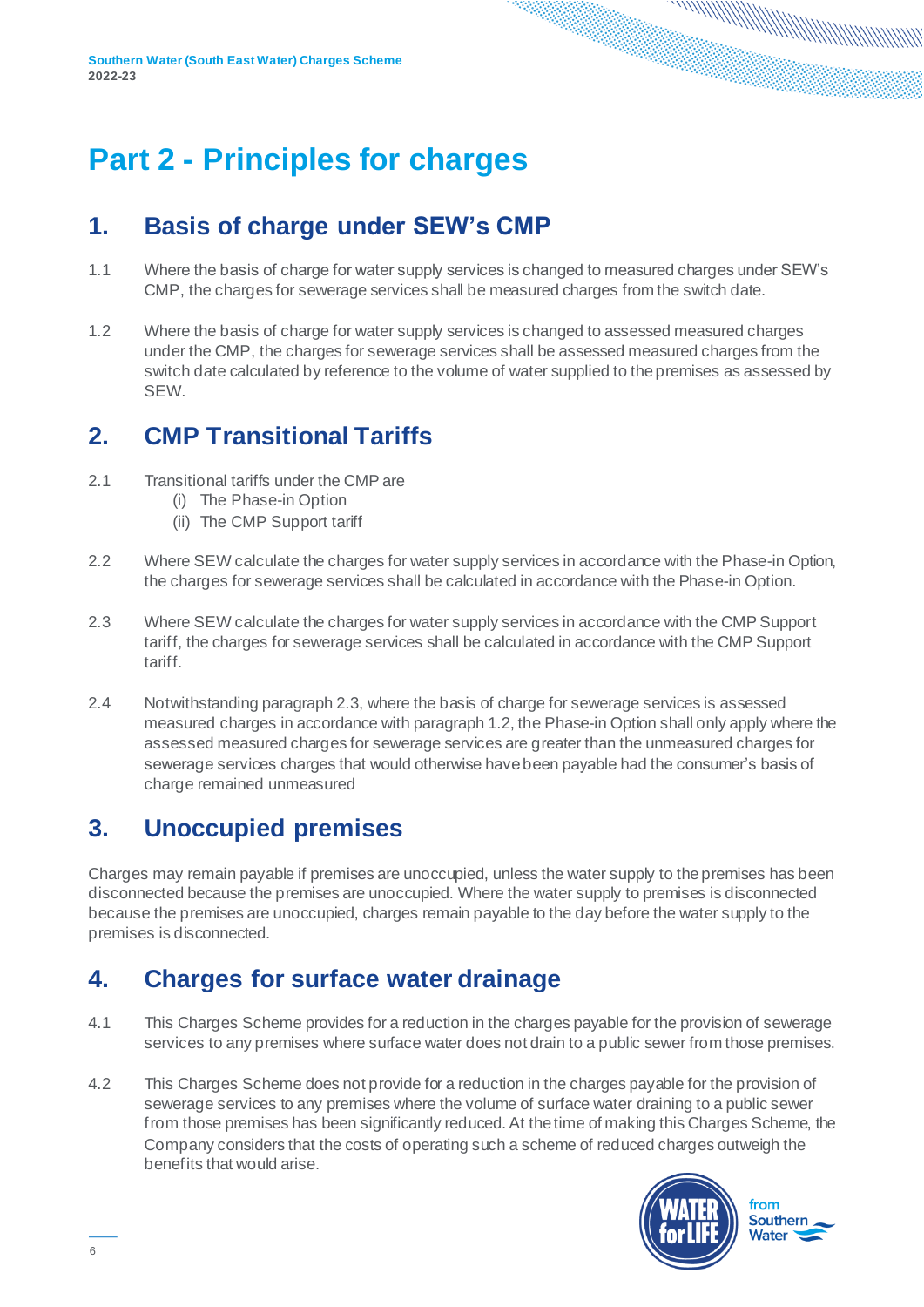4.3 This Charges Scheme does not provide for reduced charges to community groups in respect of surface water drainage from their property.

#### <span id="page-6-0"></span>**5. Retrospective adjustments**

While the Company strives to ensure that all consumer bills for charges are correct, in the event of error the Company reserves the right to make retrospective adjustments. The Company will always make an appropriate retrospective adjustment if correcting the error is in the consumer's favour. The Company will not make a retrospective adjustment in its favour that relates wholly to a prior charging year if it is clear that the error is solely due to its failure.

### <span id="page-6-1"></span>**Part 3 – Measured charges – phase-in option**

#### <span id="page-6-2"></span>**1. Application of measured charges and the phase-in option**

This Part applies where the basis of charge for sewerage services is measured charges in accordance with paragraph 1.1 of Part 2 and where the Phase-in Option applies in accordance with paragraph 2.2 of Part 2.

#### <span id="page-6-3"></span>**2. Duration and cessation of the phase-in option**

- 2.1 The Phase-in Option shall normally operate during the 24 months following the switch date, following which charges for sewerage services shall be based on the Company's normal measured tariff as shown in the Schedule.
- 2.2 Notwithstanding paragraph 2.1, the commencement date of the Phase-in Option for the calculation of charges for sewerage services shall be the commencement date of the Phase-in Option for the calculation of charges for water supply services.
- 2.3 Notwithstanding paragraph 2.1, the cessation date of the Phase-in Option for the calculation of charges for sewerage services shall be the cessation date of the Phase-in Option for the calculation of charges for water supply services.
- 2.4 Where the consumer ends his occupation of the premises within 24 months of the switch date, the basis of charge for sewerage services for the premises shall be the Company's normal measured tariff as shown in the Schedule with effect from the day after the consumer's occupation ends.

#### <span id="page-6-4"></span>**3. Phase-in option**

- 3.1 In accordance with paragraph 2.1, the Phase-in Option shall normally operate during the 24 months following the switch date, and where measured charges apply this period shall normally comprise four cyclic billing periods.
- 3.2 During the operation of the Phase-in Option
	- (i) the measured sewerage charges for the premises are calculated based on the Company's normal measured tariff as shown in the Schedule, and
	- (ii) the unmeasured sewerage charges for the premises that would otherwise have been payable had the consumer's basis of charge remained unmeasured are calculated based on the Company's normal unmeasured tariff as shown in the Schedule.

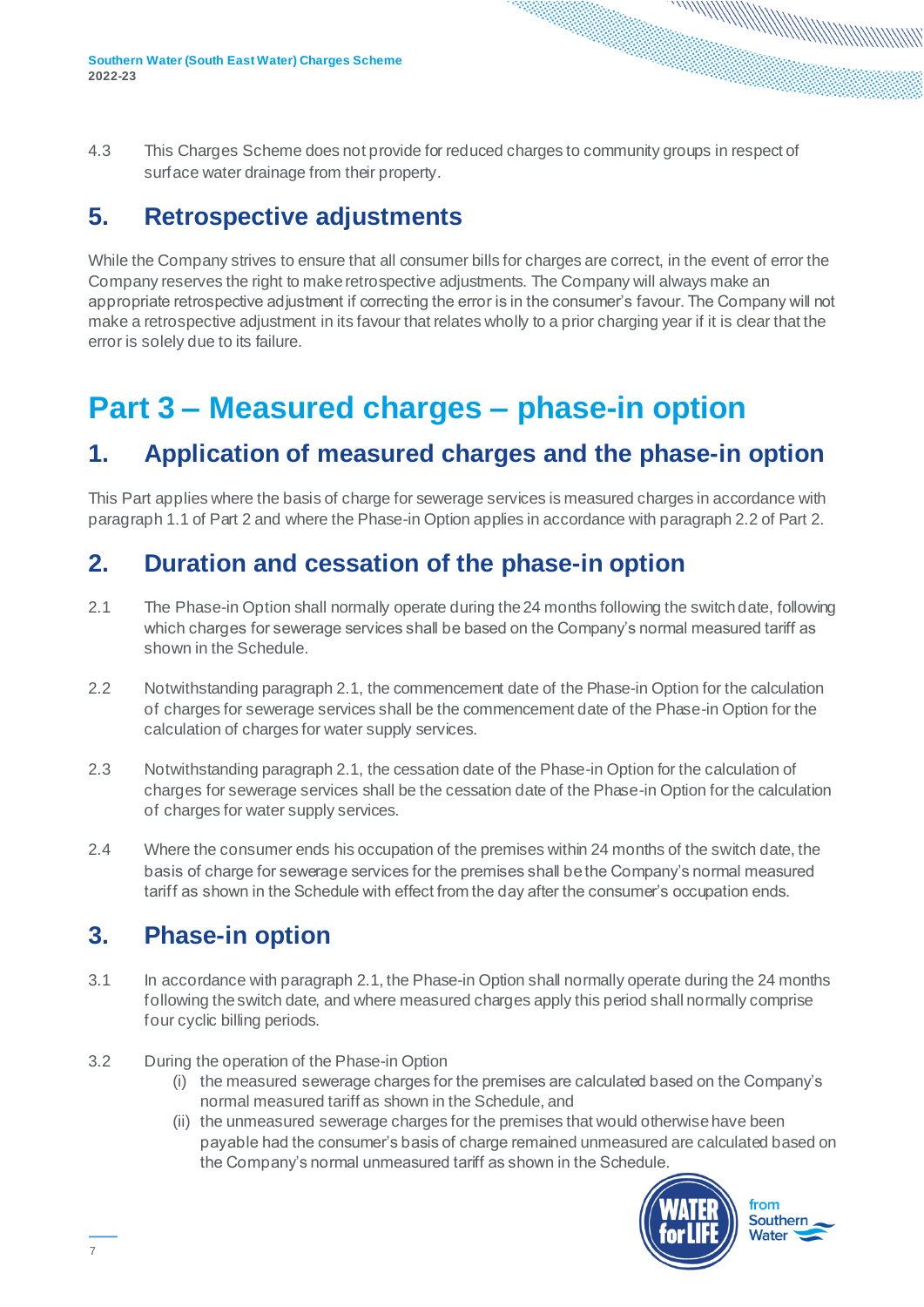- 3.3 The unmeasured sewerage charges shall comprise
	- (i) a standing charge, and
	- (ii) a rateable value charge calculated on the rateable value of the premises receiving the sewerage service or for which the sewerage service is made available.
- 3.4 The measured sewerage charges shall comprise
	- (i) a standing charge, and
	- (ii) a volume charge.
- 3.5 For the first cyclic billing period following the switch date, charges for sewerage services under the Phase-in Option shall be the lower of the measured charges and the unmeasured charges.
- 3.6 For the second cyclic billing period following the switch date, charges for sewerage services under the Phase-in Option shall be
	- (i) the measured charges where these are lower than the unmeasured charges, otherwise
	- (ii) the sum of the unmeasured charges and 25% of the difference between the measured charges and the unmeasured charges.
- 3.7 For the third cyclic billing period following the switch date, charges for sewerage services under the Phase-in Option shall be
	- (i) the measured charges where these are lower than the unmeasured charges, otherwise
	- (ii) the sum of the unmeasured charges and 50% of the difference between the measured charges and the unmeasured charges.
- 3.8 For the fourth cyclic billing period following the switch date, charges for sewerage services under the Phase-in Option shall be
	- (i) the measured charges where these are lower than the unmeasured charges, otherwise
	- (ii) the sum of the unmeasured charges and 75% of the difference between the measured charges and the unmeasured charges.
- 3.9 For the fifth and all subsequent cyclic billing periods following the switch date, charges for sewerage services shall be the measured charges.
- 3.10 Notwithstanding the preceding provisions of this Part, where the Phase-in Option is applied from a date other than the switch date in accordance with paragraph 2.2, the charges payable for the period from the switch date to the day before the commencement of the Phase-in Option shall be measured charges based on the Company's normal measured charges for the premises.
- 3.11 Where prior to the CMP charges in respect of the premises were assessed measured charges, the unmeasured charges in paragraphs 3.5, 3.6, 3.7 and 3.8 shall comprise an assessed charge calculated by reference to the volume of water supplied to the premises as assessed by SEW and the Company's normal measured tariff as shown in the Schedule.

#### <span id="page-7-0"></span>**4. Sewerage charges**

4.1 The unmeasured and measured sewerage standing charges may include fixed amounts in respect of surface water drainage from the connected premises and general highway drainage. In the event that the consumer has established at any time after 1 April 2000 (and the circumstances have not changed), or establishes to the Company's reasonable satisfaction (under the arrangements referred

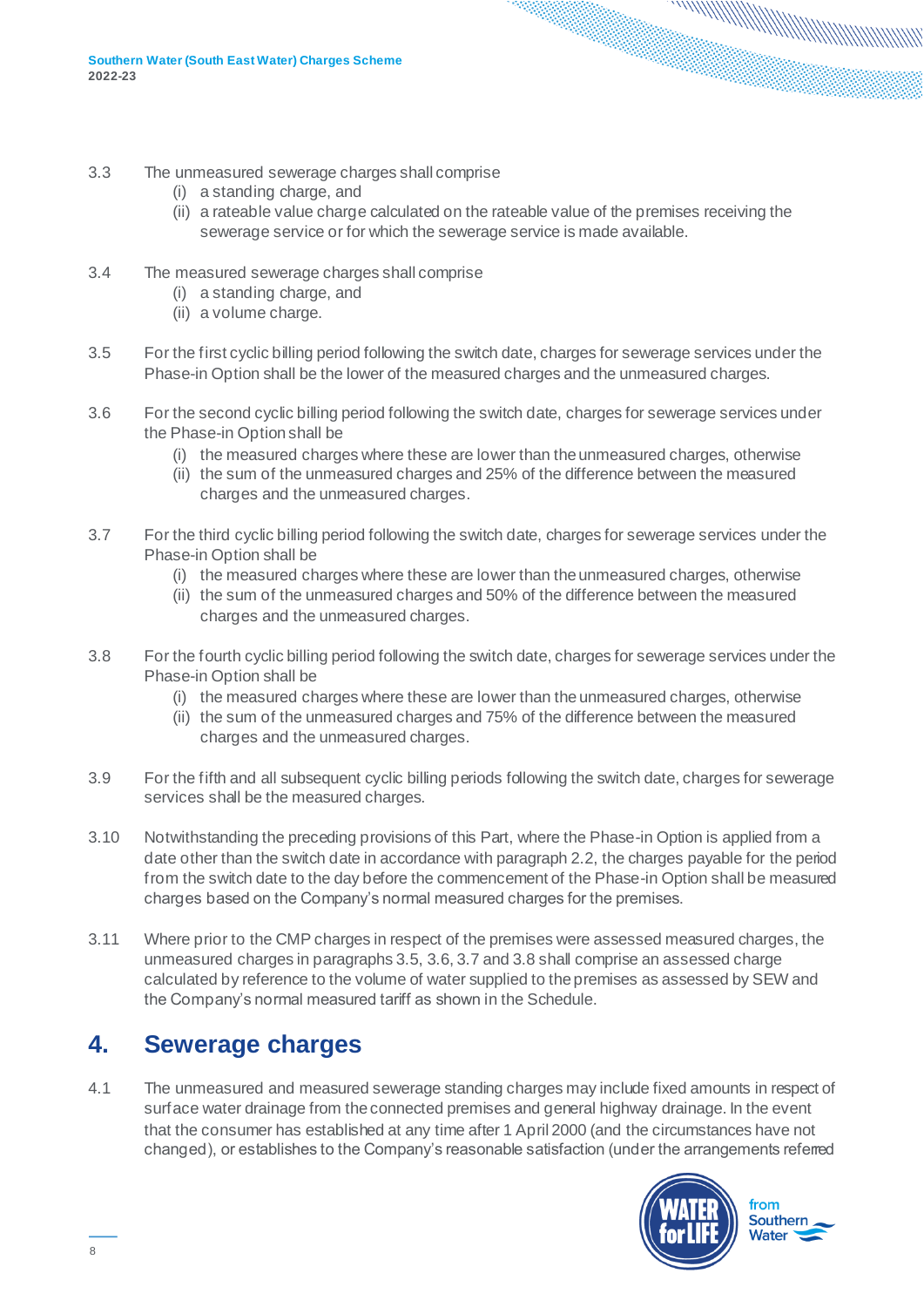to in paragraph 7.2 of Part 9) that the connected premises are connected for the drainage of foul water only, and not for surface water, the standing charge shall be reduced by the fixed amount in respect of surface water drainage for the period from 1 April 2015 or the date when the consumer became the occupier or the premises became connected for the drainage of foul water only, if later.

- 4.2 The measured wastewater charge shall be an assessed charge, determined by reference to 92.5% of the volume of water recorded by the water meter, or estimated or assessed by SEW, as having been supplied to the premises.
- 4.3 Where the person chargeable claims and shows to the satisfaction of the Company that the volume of wastewater discharged from household premises to a public sewer is consistently significantly less than 92.5% of the volume of water supplied to the premises, wastewater charges from the date of the last demand for payment preceding receipt of the claim by the Company shall be determined by reference to such percentage, or at the Company's discretion to such volume, as the Company may specify from time to time. Where the Company has allowed such an adjustment to the wastewater charge, the person chargeable is responsible for notifying the Company of any subsequent change in circumstances which may affect the calculation of the adjusted charge. Where the person chargeable notifies the Company of any such subsequent change in circumstances, or where the Company establishes that there has been such a subsequent change in circumstances, any adjustment to the wastewater charge shall be made from the date that the change became effective.

#### <span id="page-8-0"></span>**5. Time of payment**

#### <span id="page-8-1"></span>**5A Where charges are billed by the Company**

Part 5A applies where charges are billed by the Company.

- A5.1 Charges shall be due and payable on demand, provided that payment may be made, by prior agreement with the Company, by instalments which shall be due with such frequency and payable on such dates as the Company shall agree.
- A5.2 The Company will agree to payment by regular monthly, fortnightly or weekly instalments, provided that the amounts of such instalments are anticipated to pay all charges that will accrue in the year from 1 April 2022.
- A5.3 If payment of any instalment is not made on the due date, any arrangement for payment by instalments may be withdrawn by the Company and the whole of the charges then unpaid shall become due and payable.
- A5.4 Charges shall be calculated at such intervals and for such periods as the Company shall determine, which may be altered from time to time.
- A5.5 The amounts of the standing, unit and rateable value charges shown in the Schedule shall apply from 1 April 2022. For the determination of charges for a period ending on or after that date, standing charges and rateable value charges shall be apportioned on a daily basis, and the volume of water supplied shall be deemed to have been supplied at the average daily rate for the period concerned unless a reading on the meter has been obtained on 31 March 2022.

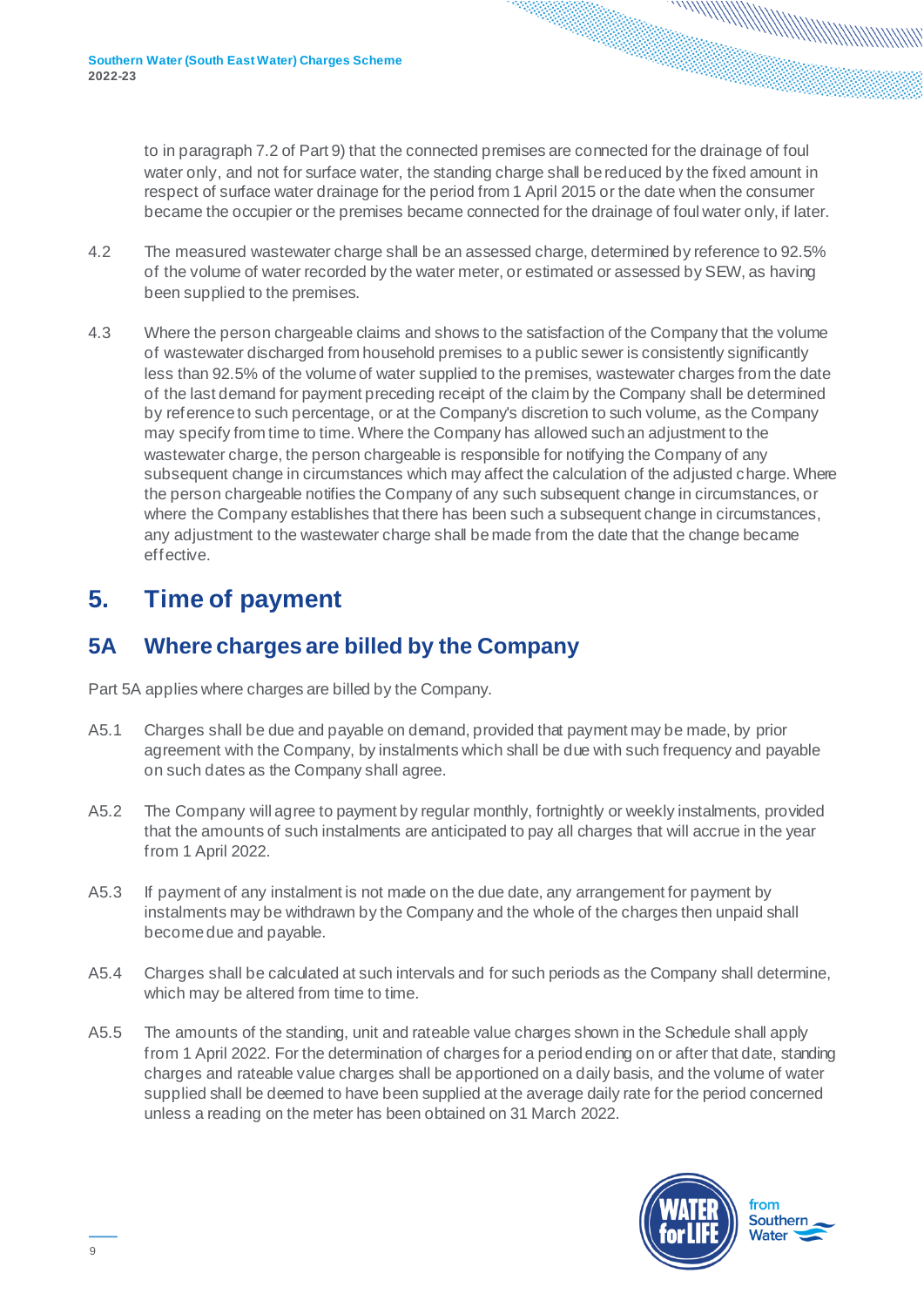#### <span id="page-9-0"></span>**5B Where charges are billed by South East Water Limited**

Part 5B applies where charges are billed on behalf of the Company by South East Water Limited.

Charges shall be due in accordance with South East Water Limited's Household Charges Scheme 2022-23.

### <span id="page-9-1"></span>**Part 4 – Assessed measured charges – phase-in option**

#### <span id="page-9-2"></span>**1. Application of assessed measured charges and the phase-in option**

This Part applies where the basis of charge for sewerage services is assessed measured charges in accordance with paragraph 1.2 of Part 2 and where the Phase-in Option applies in accordance with paragraph 2.2 of Part 2.

#### <span id="page-9-3"></span>**2. Duration and cessation of the phase-in option**

- 2.1 The Phase-in Option shall normally operate during the 24 months following the switch date, following which charges for sewerage services shall be assessed measured charges calculated by reference to the volume of water supplied to the premises as assessed by SEW and the Company's normal measured tariff as shown in the Schedule.
- 2.2 Notwithstanding paragraph 2.1, the commencement date of the Phase-in Option for the calculation of charges for sewerage services shall be the commencement date of the Phase-in Option for the calculation of charges for water supply services.
- 2.3 Notwithstanding paragraph 2.1, the cessation date of the Phase-in Option for the calculation of charges for sewerage services shall be the cessation date of the Phase-in Option for the calculation of charges for water supply services.
- 2.4 Where the consumer ends his occupation of the premises within 24 months of the switch date, the basis of charge for sewerage services for the premises shall be assessed measured charges, with effect from the day after the consumer's occupation ends, calculated by reference to the volume of water supplied to the premises as assessed by SEW and the Company's normal measured tariff as shown in the Schedule.

#### <span id="page-9-4"></span>**3. Phase-in option**

- 3.1 In accordance with paragraph 2.1, the Phase-in Option shall normally operate during the 24 months following the switch date.
- 3.2 During the operation of the Phase-in Option

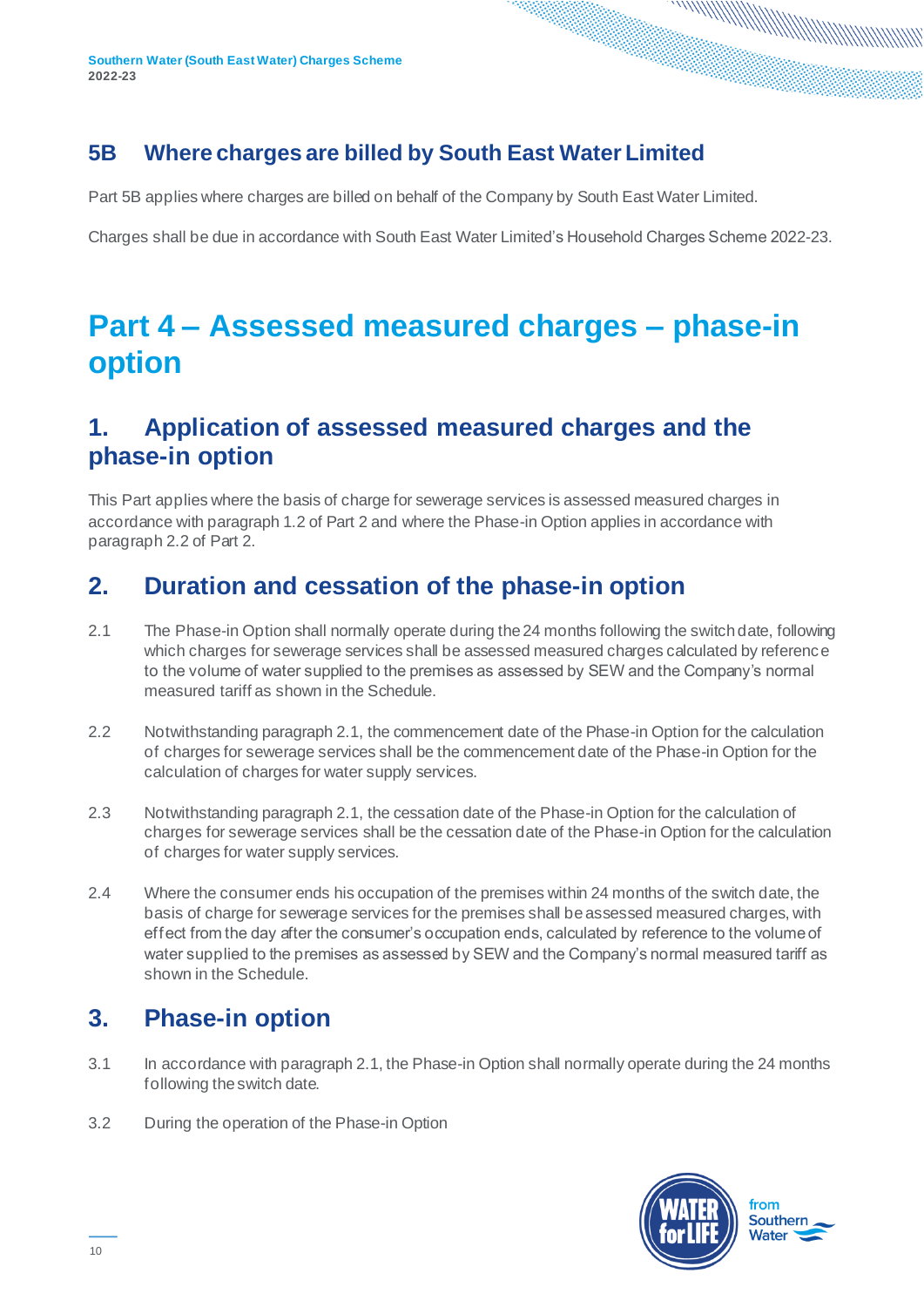- (i) the assessed measured sewerage charges for the premises are calculated based on the volume of water supplied to the premises as assessed by SEW and the Company's normal measured tariff as shown in the Schedule, and
- (ii) the unmeasured sewerage charges for the premises that would otherwise have been payable had the consumer's basis of charge remained unmeasured are calculated based on the Company's normal unmeasured tariff as shown in the Schedule.
- 3.3 The unmeasured sewerage charges shall comprise
	- (i) a standing charge, and
	- (ii) a rateable value charge calculated on the rateable value of the premises receiving the sewerage service or for which the sewerage service is made available.
- 3.4 The assessed sewerage charges shall comprise
	- (i) a standing charge, and
	- (ii) a volume charge.
- 3.5 For the first twelve-month period following the switch date, charges for sewerage services under the Phase-in Option shall be the sum of the unmeasured charges and 12.5% of the difference between the assessed measured charges and the unmeasured charges.
- 3.6 For the second twelve-month period following the switch date, charges for sewerage services under the Phase-in Option shall be the sum of the unmeasured charges and 62.5% of the difference between the assessed measured charges and the unmeasured charges.
- 3.7 With effect from the day following the cessation of the Phase-in Option, charges for sewerage services shall be the assessed measured charges calculated by reference to the volume of water supplied to the premises as assessed by SEW.

#### <span id="page-10-0"></span>**4. Sewerage charges**

- 4.1 The unmeasured and assessed sewerage standing charges may include fixed amounts in respect of surface water drainage from the connected premises and general highway drainage. In the event that the consumer has established at any time after 1 April 2000 (and the circumstances have not changed), or establishes to the Company's reasonable satisfaction (under the arrangements referred to in paragraph 7.2 of Part 9) that the connected premises are connected for the drainage of foul water only, and not for surface water, the standing charge shall be reduced by the fixed amount in respect of surface water drainage for the period from 1 April 2015 or the date when the consumer became the occupier or the premises became connected for the drainage of foul water only, if later.
- 4.2 The assessed wastewater charge shall be determined by reference to 92.5% of the volume of water assessed by SEW as having been supplied to the premises.

#### <span id="page-10-1"></span>**5. Time of payment**

#### <span id="page-10-2"></span>**5A Where charges are billed by the Company**

Part 5A applies where charges are billed by the Company.

A5.1 The charges shall be calculated for the year from 1 April 2021 and shall be due and payable in advance on that date, provided that payment may be accepted by prior agreement with the

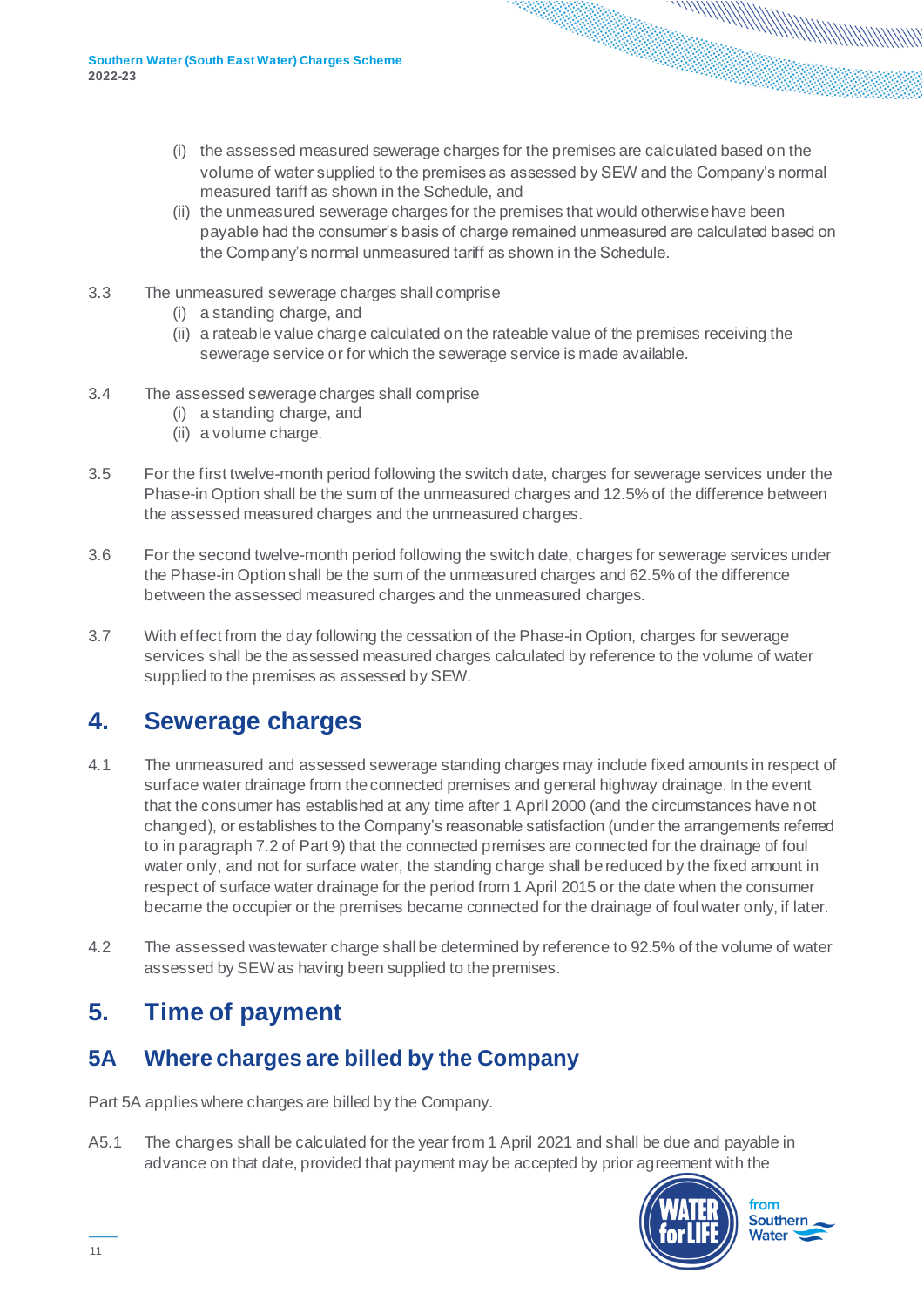Company, by instalments which shall be due with such frequency and payable on such dates as the Company shall agree.

- A5.2 The Company will agree to payment by regular monthly, fortnightly or weekly instalments, provided that the amounts of such instalments are anticipated to pay all charges that will accrue in the year from 1 April 2022.
- A5.3 If payment of any instalment is not made on the due date, or there is any change in circumstances (which includes a change from an unmeasured to a measured water supply) requiring apportionment of charges payable, any arrangement for payment by instalments may be withdrawn by the Company and the whole of the charges for the year or for any part thereof shall become due and payable.

#### <span id="page-11-0"></span>**5B Where charges are billed by South East Water Limited**

Part 5B applies where charges are billed on behalf of the Company by South East Water Limited.

Charges shall be due in accordance with South East Water Limited's Household Charges Scheme 2022-23.

# <span id="page-11-1"></span>**Part 5 – Measured charges - CMP Support Tariff**

#### <span id="page-11-2"></span>**1. Application of measured charges and the CMP Support tariff**

This Part applies where the basis of charge for sewerage services is measured charges in accordance with paragraph 1.1 of Part 2 and where the CMP Support tariff applies in accordance with paragraph 2.3 of Part 2.

#### <span id="page-11-3"></span>**2. Entitlement to assistance with charges**

Entitlement to assistance with water services charges under the CMP Support tariff shall be determined by SEW, not by the Company.

#### <span id="page-11-4"></span>**3. Assistance to be provided**

- 3.1 Subject to the provisions of paragraph 3.2, the charges for sewerage services shall be calculated based on the Company's normal measured tariff as shown in the Schedule, and comprise
	- (i) a standing charge, and
	- (ii) a volume charge.
- 3.2 Where SEW has determined that the consumer is entitled to assistance with water services charges under the CMP Support tariff, the measured charges for sewerage services shall not exceed the amount of the Company's normal unmeasured charges for sewerage services that would otherwise have been payable for that period.

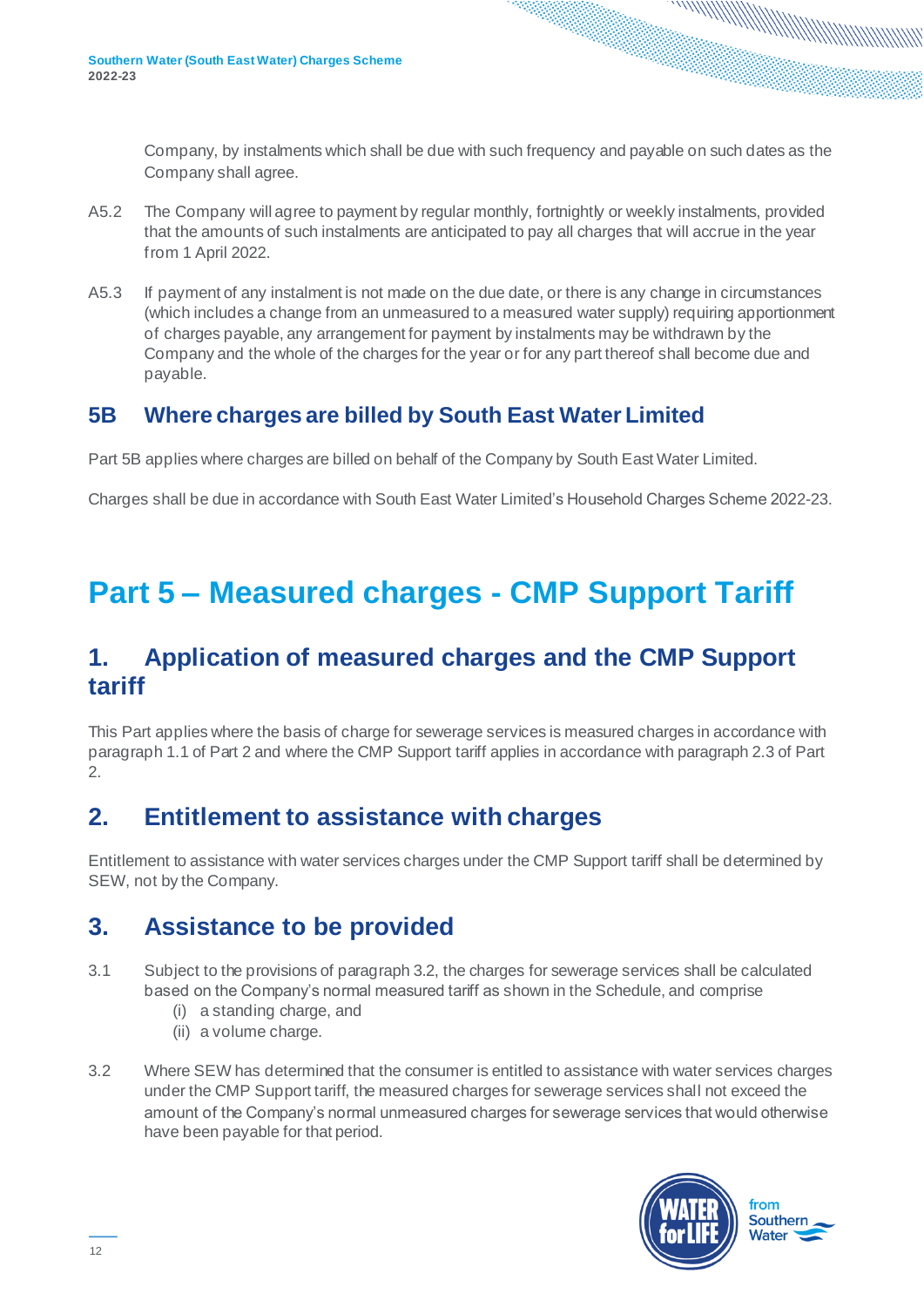- 3.3 Where the consumer's measured charges for sewerage services exceed the unmeasured charges for sewerage services that would otherwise have been payable, the Company shall adjust the total measured charges payable so that they are equal to the unmeasured charges that would otherwise have been payable.
- 3.4 The period of a consumer's entitlement to assistance shall be determined by SEW.
- 3.5 Where the consumer ends his occupation of the premises, the basis of charge for sewerage services for the premises shall be measured, calculated by reference to the Company's normal measured tariff as shown in the Schedule, with effect from the day after the consumer's occupation ends.

#### <span id="page-12-0"></span>**4. Sewerage charges**

- 4.1 The sewerage standing charge may include fixed amounts in respect of surface water drainage from the connected premises and general highway drainage. In the event that the consumer has established at any time after 1 April 2000 (and the circumstances have not changed), or establishes to the Company's reasonable satisfaction (under the arrangements referred to in paragraph 7.2 of Part 9) that the connected premises are connected for the drainage of foul water only, and not for surface water, the standing charge shall be reduced by the fixed amount in respect of surface water drainage for the period from 1 April 2015 or the date when the consumer became the occupier or the premises became connected for the drainage of foul water only, if later.
- 4.2 Subject to the provisions of paragraph 3.2, the measured wastewater charge shall be an assessed charge, determined by reference to 92.5% of the volume of water recorded by the water meter, or estimated or assessed by SEW, as having been supplied to the premises.
- 4.3 Where the person chargeable claims and shows to the satisfaction of the Company that the volume of wastewater discharged from household premises to a public sewer is consistently significantly less than 92.5% of the volume of water supplied to the premises, wastewater charges from the date of the last demand for payment preceding receipt of the claim by the Company shall be determined by reference to such percentage, or at the Company's discretion to such volume, as the Company may specify from time to time. Where the Company has allowed such an adjustment to the wastewater charge, the person chargeable is responsible for notifying the Company of any subsequent change in circumstances which may affect the calculation of the adjusted charge. Where the person chargeable notifies the Company of any such subsequent change in circumstances, or where the Company establishes that there has been such a subsequent change in circumstances, any adjustment to the wastewater charge shall be made from the date that the change became effective.

#### <span id="page-12-1"></span>**5. Time of payment**

#### <span id="page-12-2"></span>**5A Where charges are billed by the Company**

Part 5A applies where charges are billed by the Company.

A5.1 Charges shall be due and payable on demand, provided that payment may be made, by prior agreement with the Company, by instalments which shall be due with such frequency and payable on such dates as the Company shall agree.

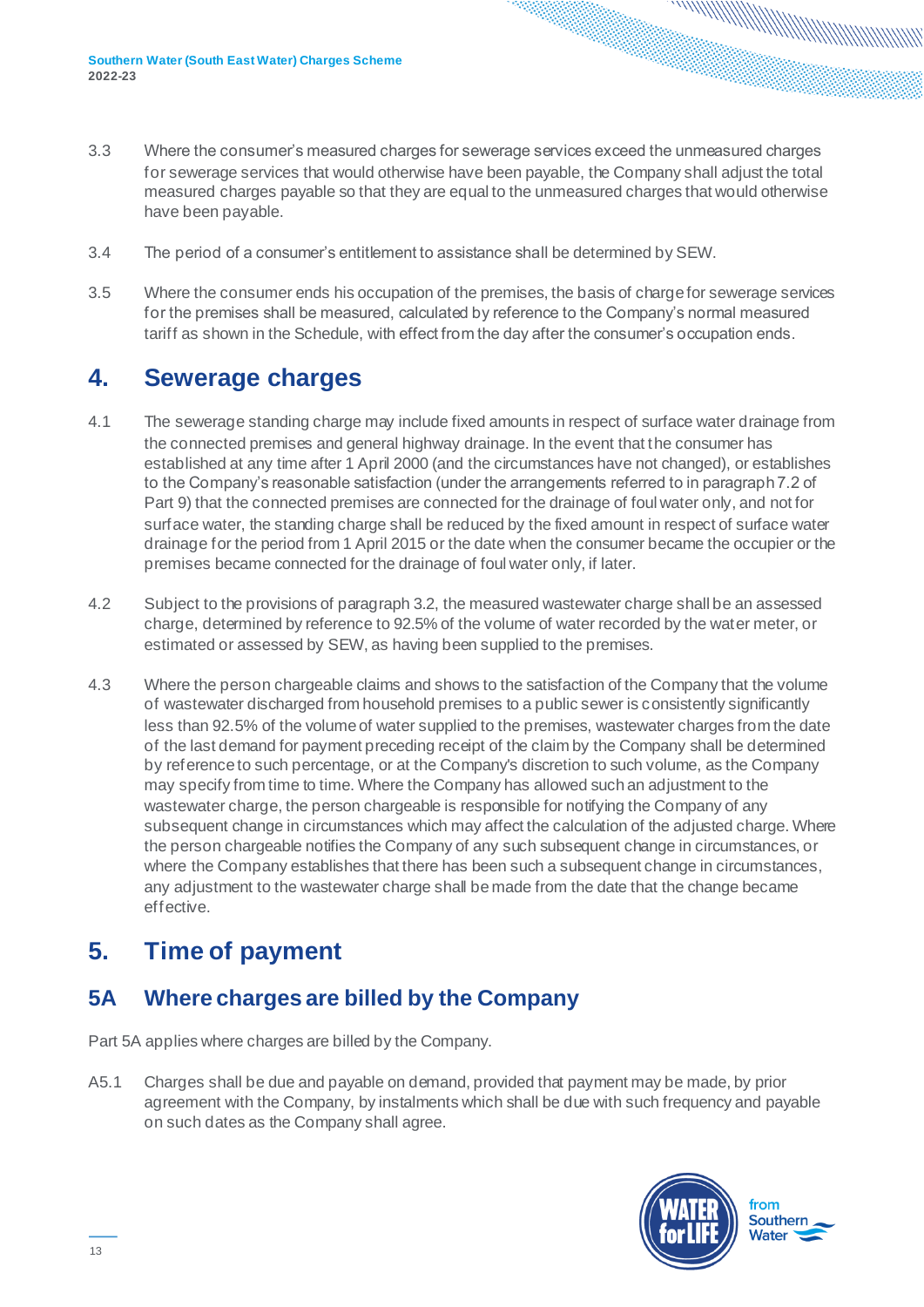- A5.2 The Company will agree to payment by regular monthly, fortnightly or weekly instalments, provided that the amounts of such instalments are anticipated to pay all charges that will accrue in the year from 1 April 2022.
- A5.3 If payment of any instalment is not made on the due date, any arrangement for payment by instalments may be withdrawn by the Company and the whole of the charges then unpaid shall become due and payable.
- A5.4 Charges shall be calculated at such intervals and for such periods as the Company shall determine, which may be altered from time to time.
- A5.6 The amounts of the standing and unit charges shown in the Schedule shall apply from 1 April 2022. For the determination of charges for a period ending on or after that date, standing charges shall be apportioned on a daily basis, and the volume of water supplied shall be deemed to have been supplied at the average daily rate for the period concerned unless a reading on the meter has been obtained on 31 March 2022.

#### <span id="page-13-0"></span>**5B Where charges are billed by South East Water Limited**

Part 5B applies where charges are billed on behalf of the Company by South East Water Limited.

Charges shall be due in accordance with South East Water Limited's Household Charges Scheme 2022-23.

### <span id="page-13-1"></span>**Part 6 – Assessed measured charges - CMP Support Tariff**

#### <span id="page-13-2"></span>**1. Application of assessed measured charges and the CMP Support Tariff**

This Part applies where the basis of charge for sewerage services is assessed measured charges in accordance with paragraph 1.2 of Part 2 and where the CMP Support tariff applies in accordance with paragraph 2.3 of Part 2.

#### <span id="page-13-3"></span>**2. Entitlement to assistance with charges**

Entitlement to assistance with water services charges under the CMP Support tariff shall be determined by SEW, not by the Company.

### <span id="page-13-4"></span>**3. Assistance to be provided**

- 3.1 Subject to the provisions of paragraph 3.2, the charges for sewerage services shall be assessed measured charges calculated based on the volume of water supplied to the premises as assessed by SEW and the Company's normal measured tariff as shown in the Schedule, and comprise
	- (i) a standing charge, and
	- (ii) a volume charge.

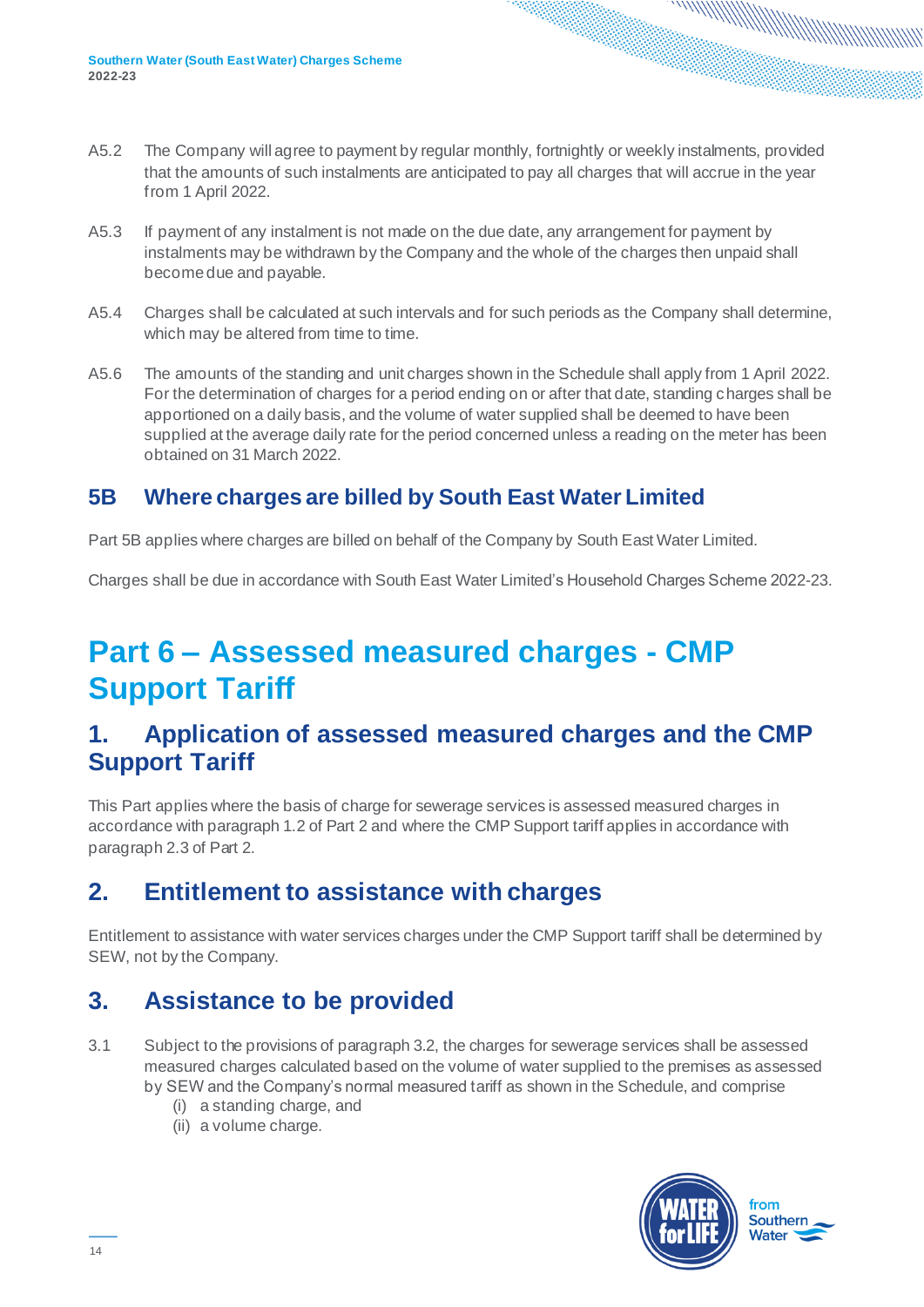- 3.2 Where SEW has determined that the consumer is entitled to assistance with water services charges under the CMP Support tariff, the assessed measured charges for sewerage services shall not exceed the amount of the Company's normal unmeasured charges for sewerage services that would otherwise have been payable for that period.
- 3.3 Where the consumer's assessed measured charges for sewerage services exceed the unmeasured charges for sewerage services that would otherwise have been payable, the Company shall adjust the total assessed measured charges payable so that they are equal to the unmeasured charges that would otherwise have been payable.
- 3.4 The period of a consumer's entitlement to assistance shall be determined by SEW.
- 3.5 Where the consumer ends his occupation of the premises, the basis of charge for the premises shall be assessed measured charges, with effect from the day after the consumer's occupation ends, calculated based on the volume of water supplied to the premises as assessed by SEW and the Company's normal measured tariff as shown in the Schedule.

#### <span id="page-14-0"></span>**4. Sewerage charges**

- 4.1 The sewerage standing charge may include fixed amounts in respect of surface water drainage from the connected premises and general highway drainage. In the event that the consumer has established at any time after 1 April 2000 (and the circumstances have not changed), or establishes to the Company's reasonable satisfaction (under the arrangements referred to in paragraph 7.2 of Part 9) that the connected premises are connected for the drainage of foul water only, and not for surface water, the standing charge shall be reduced by the fixed amount in respect of surface water drainage for the period from 1 April 2015 or the date when the consumer became the occupier or the premises became connected for the drainage of foul water only, if later.
- 4.2 Subject to the provisions of paragraph 3.2, the assessed wastewater charge shall be determined by reference to 92.5% of the volume of water assessed by SEW, as having been supplied to the premises.

#### <span id="page-14-1"></span>**5. Time of payment**

#### <span id="page-14-2"></span>**5A Where charges are billed by the Company**

Part 5A applies where charges are billed by the Company.

- A5.1 The charges shall be calculated for the year from 1 April 2022 and shall be due and payable in advance on that date, provided that payment may be accepted by prior agreement with the Company, by instalments which shall be due with such frequency and payable on such dates as the Company shall agree.
- A5.2 The Company will agree to payment by regular monthly, fortnightly or weekly instalments, provided that the amounts of such instalments are anticipated to pay all charges that will accrue in the year from 1 April 2022.
- A5.3 If payment of any instalment is not made on the due date, or there is any change in circumstances (which includes a change from an unmeasured to a measured water supply) requiring apportionment of charges payable, any arrangement for payment by instalments may be withdrawn by the

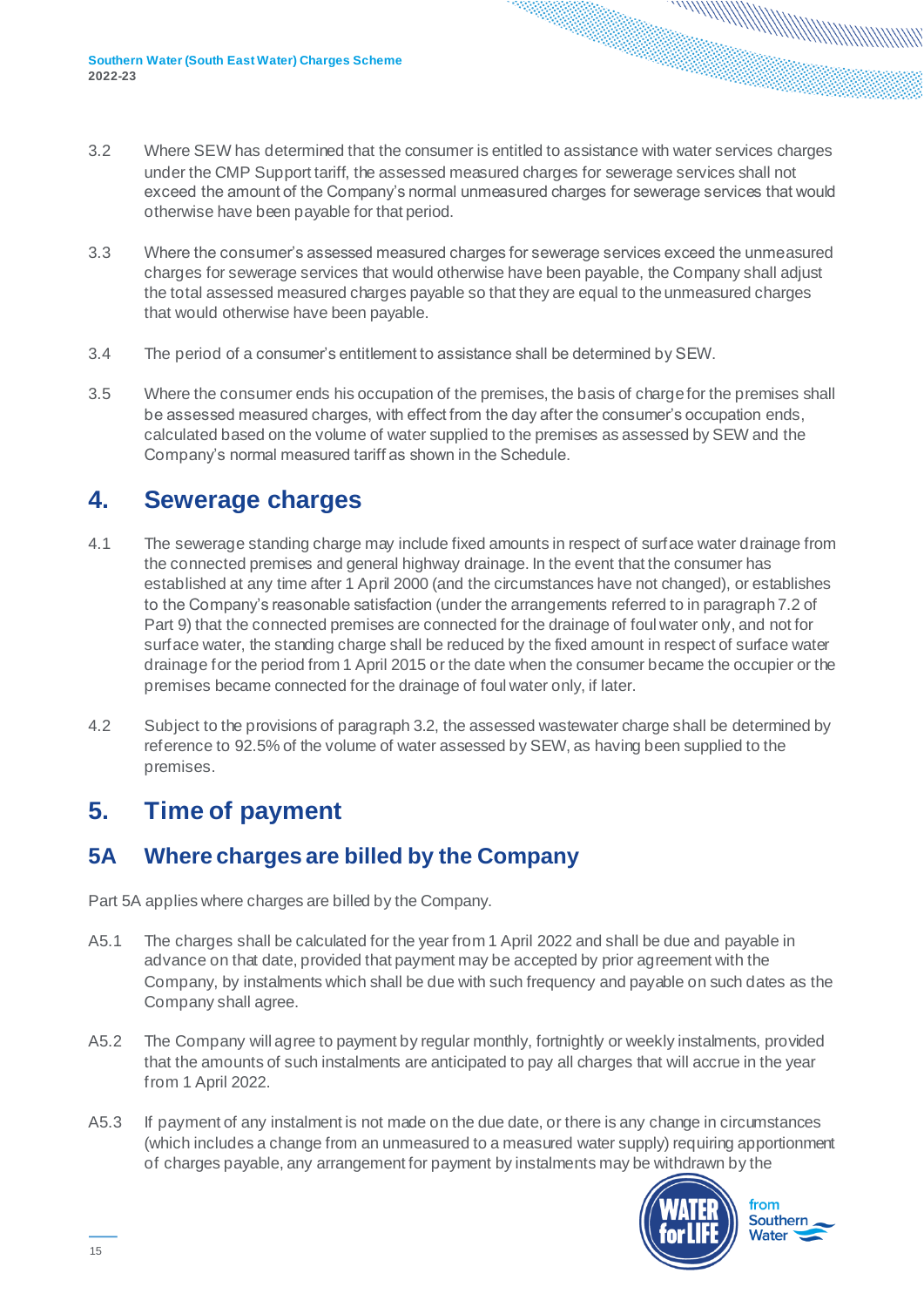Company and the whole of the charges for the year or for any part thereof shall become due and payable.

#### <span id="page-15-0"></span>**5B Where charges are billed by South East Water Limited**

Part 5B applies where charges are billed on behalf of the Company by South East Water Limited.

Charges shall be due in accordance with South East Water Limited's Household Charges Scheme 2022-23.

### <span id="page-15-1"></span>**Part 7 – WaterSure: Special provision for vulnerable groups and Essentials Tariff**

#### <span id="page-15-2"></span>**1. Entitlement to assistance with charges**

- 1.1 Parts 6 and 7 of the Company's Household Charges Scheme make special provision for providing assistance with water services charges in relation to household premises for prescribed classes of consumer meeting prescribed conditions.
- 1.2 Where a meter has been installed for charging purposes under the CMP, nothing in this Charges Scheme shall prevent the consumer from applying for assistance in accordance with Parts 6 and 7 of the Company's Household Charges Scheme.

### <span id="page-15-3"></span>**Part 8 - Methods of payment and persons chargeable**

#### <span id="page-15-4"></span>**1. Methods of payment**

#### <span id="page-15-5"></span>**1A Where charges are billed by the Company**

Paragraph 1A applies where charges are billed by the Company.

- 1.1 Payment may be made by the following methods:
	- (i) Direct Debit Provided that direct debit will be agreed only for instalments due monthly or less frequently.
	- (ii) Debit and credit cards Online a[t southernwater.co.uk](https://www.southernwater.co.uk/), or by dialling the 24-hour automated line on 0330 303 1263.
	- (iii) PayPoint Cash payments can be made at any shop with a PayPoint terminal using the plastic payment card or the payment slip provided on the bill.
	- (iv) At a bank or post office Cash and cheque payments can be made at most banks or post office branches using the payment slip provided on the bill. This service is free of charge if paid at the post office or at a branch of HSBC. Cash payments using the plastic payment card can be made free of charge at the post office. Cash and cheque payments may also be made at any branch of a clearing bank, provided that any transaction charges that may be payable to that bank are payable by the payer.

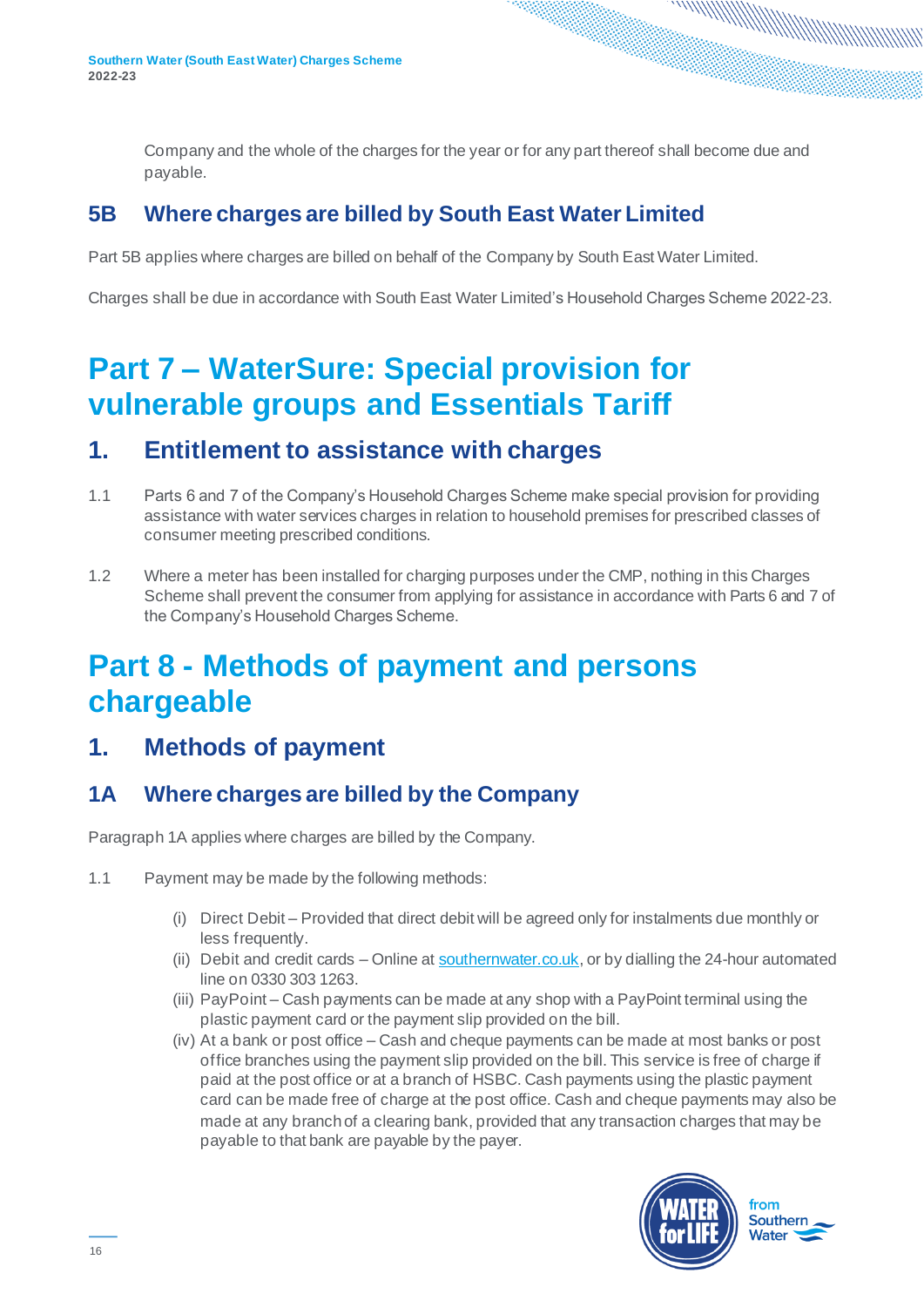- (v) Home or telephone banking Quoting Southern Water's bank sort code 40-02-50, bank account number 91426907, and the payment reference number.
- (vi) By post Payments may be made by cheque made payable to Southern Water to PO Box 564, Darlington, DL1 9ZG, accompanied by the completed payment slip provided on the bill.
- (vii)BillPay This facility is offered in conjunction with Santander (formerly Alliance and Leicester). Payments may be made by credit card or debit card online free of charge at [southernwater.co.uk](https://www.southernwater.co.uk/).
- (viii) Standing order Quoting Southern Water's bank sort code 40-02-50, bank account number 91426907, and the payment reference number.
- 1.2 The Company will accept payments deducted from State Benefits and remitted under the Direct Payment Scheme.
- 1.3 The Company reserves the right to recover bank charges and administrative costs resulting from invalid or dishonoured cheques, standing orders or direct debits.
- 1.4 The Company shall be entitled to recover its costs where a third party debt collection agency is appointed to recover outstanding water services charges.

#### <span id="page-16-0"></span>**1B Where charges are billed by South East Water Limited**

Paragraph 1B applies where charges are billed on behalf of the Company by South East Water Limited.

Payment may be made in accordance with South East Water Limited's Household Charges Scheme 2022- 23.

#### <span id="page-16-1"></span>**2. Persons chargeable**

- 2.1 The charges for sewerage services shall be payable by the occupier for the time being of the connected premises.
- 2.2 A person who is not the occupier of premises may be liable to pay sewerage charges in relation to those premises instead of the occupier by or under any enactment or by agreement with the Company.
- 2.3 A former occupier of premises may be liable to pay sewerage charges in relation to those premises in the circumstances set out in paragraph 3 of Part 9.

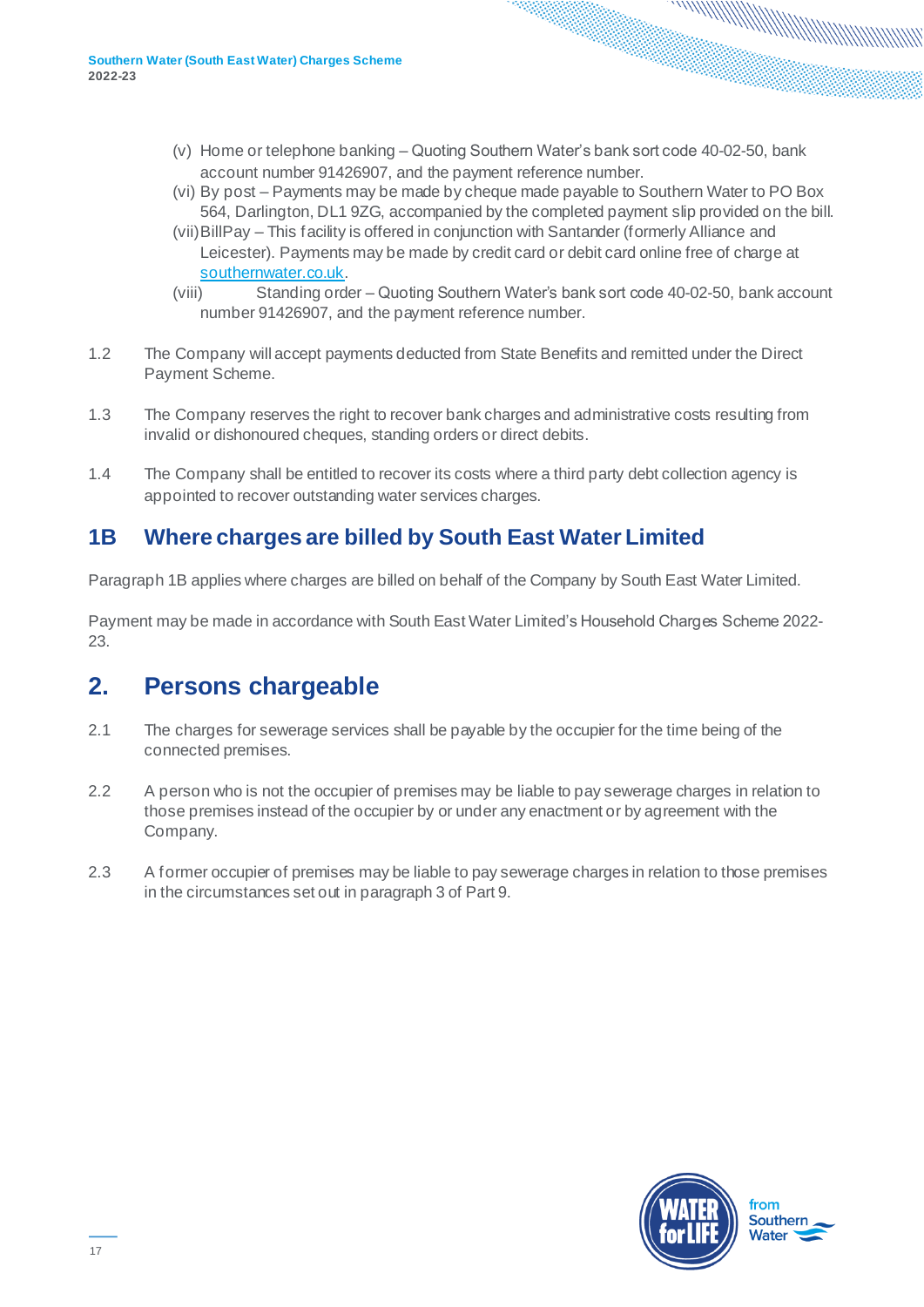### <span id="page-17-0"></span>**Part 9 - Interpretation and supplemental provisions**

#### <span id="page-17-1"></span>**1. Interpretation**

1.1 In this Charges Scheme,

"South East Water" and "SEW" mean South East Water Limited;

"Customer Metering Programme" and "CMP" mean South East Water's programme for the fixing of charges by reference to volume specified in its Water Resources Management Plan;

"transitional tariffs" means the tariff structure put in place by South East Water under its Customer Metering Programme;

"the Company" means Southern Water Services Limited;

"switch date", in respect of any premises to which this Charges Scheme applies, means the date on which South East Water changed the basis of its charges for those premises under the Customer Metering Programme;

"cyclic billing period" is the normal interval between meter readings that have been obtained by or estimated by South East Water for billing purposes;

"Phase-in Option" is the tariff structure set out in paragraph 1, 2, and 3 in Parts 3 and 4;

"CMP Support tariff" is the tariff structure set out in paragraph 1, 2, and 3 in Parts 5 and 6;

"connected premises" are any premises which

- (i) are drained by a sewer or drain connecting, either directly or through an intermediate sewer or drain, with a public sewer of the Company, or
- (ii) are premises the occupiers of which have, in respect of the premises, the benefit of facilities which drain to a sewer or drain so connecting;

"household premises" are any premises in which, or in any part of which, a person has his home;

"measured charges" means those charges in Parts 3 to 6 inclusive in respect of sewerage services; the basis of measured charges is that they are fixed by reference to the volume of water supplied or of wastewater removed, or deemed or assessed to be supplied or removed respectively, and include any associated standing or fixed charge and any charge assessed by reference to a factor other than that used for unmeasured charges, as a surrogate for a measured volume;

"sewerage services" exclude services carried out in the course of trade effluent functions;

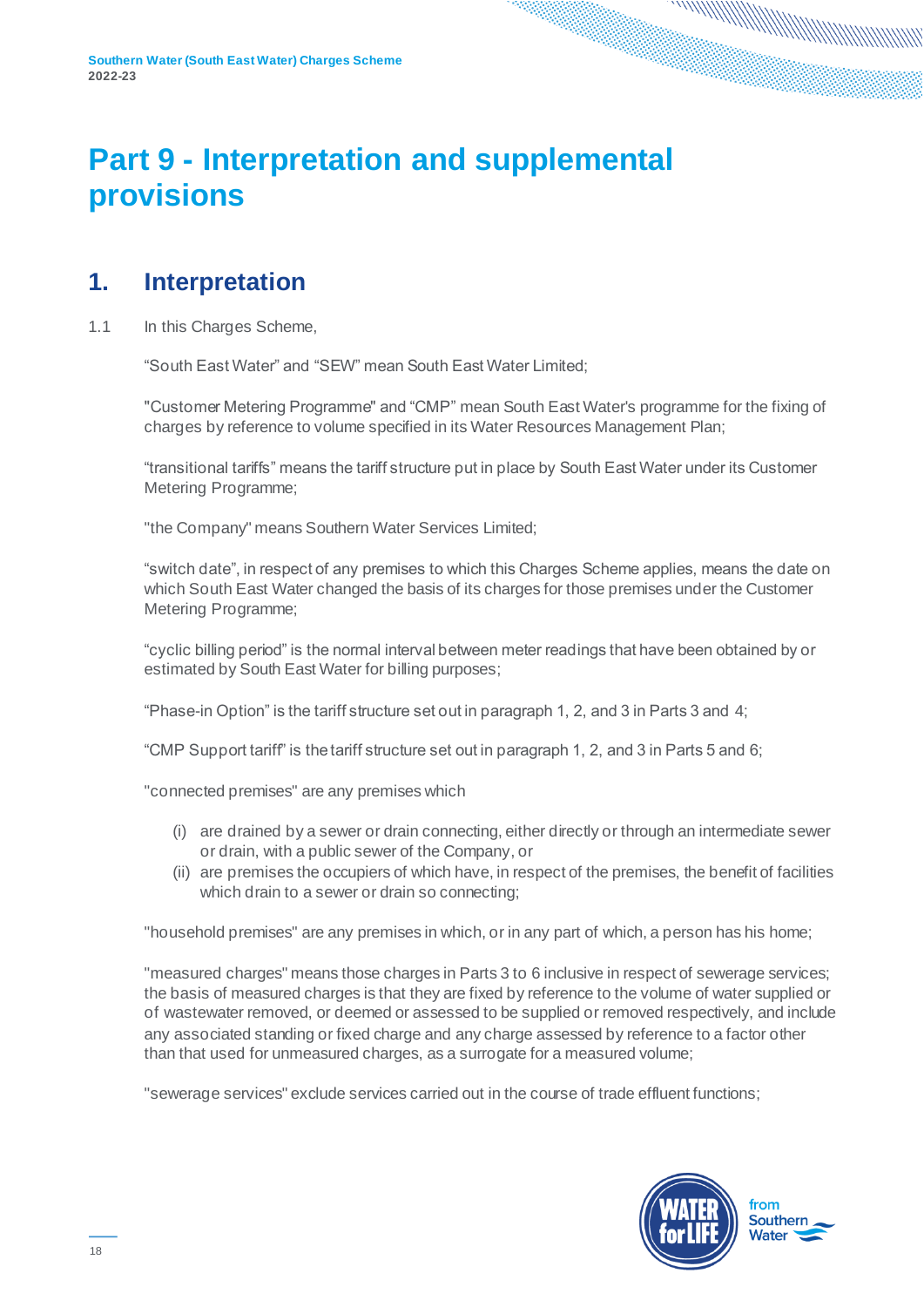notice means notice in writing, in a form specified by the Company or, at its discretion, reasonably equivalent thereto.

1.2 For the purposes of this Charges Scheme,

"rateable value" in relation to any premises shall be construed in accordance with the following provisions:-

- (i) Where the premises comprise property which was a hereditament within the meaning assigned by section 115 (1) of the General Rate Act 1967 the rateable value shall be the value of the hereditament as appearing in the valuation list maintained under that Act in force on 31 March 1990.
- (ii) If in the opinion of the Company, unmeasured water supply or sewerage services are provided to part only of a hereditament inserted in the valuation list, charges may be calculated on an appropriate part of the rateable value of the hereditament as determined by the Company.
- (iii) Where there is communication, otherwise than by a highway, between buildings or parts of buildings in the occupation of the same person but in separate hereditaments, they will, if the Company so decide, be treated as forming one hereditament having a rateable value equal to the aggregate of their rateable values.
- (iv) Where the premises comprise property which could have been shown in the valuation list in force on 31 March 1989, charges may be calculated on the notional rateable value as determined by the Company, having regard to the rateable value of similar premises in the area.
- (v) Where the premises comprise property which was a hereditament, but the rateable value in the valuation list is no longer representative, charges may be calculated on the notional rateable value as determined by the Company, having regard to the rateable value of similar premises in the area.
- 1.3 Reference herein to a Part or paragraph is a reference to that Part or paragraph of this Charges Scheme or of the Company's Household Charges Scheme as appropriate.
- 1.4 Reference herein to a Section is a reference to that section of the Water Industry Act 1991, unless the reference expressly provides otherwise.
- 1.5 Without prejudice to the foregoing, the Interpretation Act 1978 shall apply to this Charges Scheme as it applies to an Act of Parliament, and words used shall bear any meaning ascribed to them by the Water Industry Act 1991, unless the context otherwise requires.

#### <span id="page-18-0"></span>**2. Abatement of charges**

- 2.1 The Company may at its discretion abate charges which would otherwise be payable where the total amount so payable is less than a specified amount.
- 2.2 The Company may agree to accept reduced charges (including by alteration of the basis of charge) in any case where such action is considered by the Company to be justified by relevant circumstances.

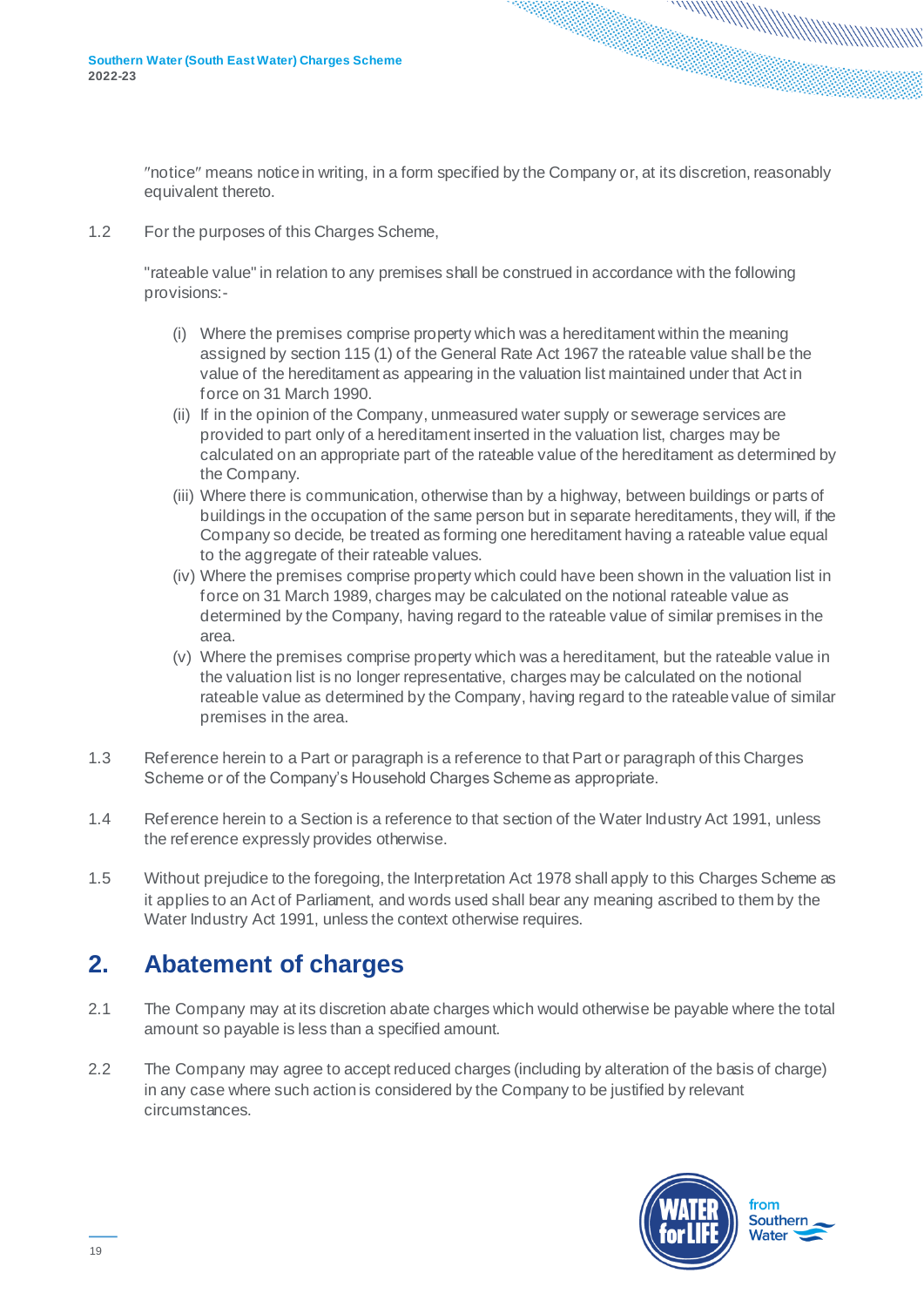### <span id="page-19-0"></span>**3. Notice of vacation of property**

- 3.1 Where, under this Charges Scheme, any charges are fixed in relation to any premises by reference to volume, the person made chargeable in relation to those premises as occupier shall be liable to pay such charges after he has ceased to be the occupier of the premises where he fails to inform the Company of the ending of his occupation of the premises at least two working days before he ceases to occupy them.
- 3.2 The charges for which a person shall be liable under paragraph 3.1 above shall be those for a period ending with whichever of the following first occurs after he ceases to occupy the premises, that is to say,
	- (i) where he informs the Company of the ending of his occupation of the premises less than two working days before, or at any time after, he ceases to occupy them, the twenty-eighth day after he so informs the Company;
	- (ii) any day on which any meter would normally have been read in order for the amount of the charges to be determined;
	- (iii) any day on which any other person informs the Company that he has become the new occupier of the premises.
- 3.3 References to two working days in paragraphs 3.1 and 3.2 above are references to a period of forty-eight hours calculated after disregarding any time falling on a Saturday or Sunday or on Christmas Day, Good Friday or any day which is a bank holiday in England or Wales.

#### <span id="page-19-1"></span>**4. Formal Insolvency Procedures**

Where a consumer enters into any formal insolvency procedure (to include but not limited to liquidation, administration, receivership, bankruptcy, company or individual voluntary arrangement or equivalent procedure) any charges for the current financial year to be included in any such procedure, will be calculated on a daily basis to the date of the relevant insolvency procedure ('the insolvency date') and shall not include any charges for the remainder of the financial year after the insolvency date.

### <span id="page-19-2"></span>**5. Legislation**

The application, assessment and recovery of charges under this Charges Scheme are subject to the provisions of relevant Acts of Parliament and subordinate legislation made or issued thereunder; the provisions of this Scheme shall be construed so as not to conflict therewith.

#### <span id="page-19-3"></span>**6. Value Added Tax**

Water services charges are within the scope of VAT. The charges in the Schedule are shown exclusive of VAT, which will be charged in addition if applicable. At the time of the making of this Charges Scheme, supplies of water services to household premises are zero-rated.

### <span id="page-19-4"></span>**7. Customer information**

7.1 Customers planning to move to a new or other property within the Company's area will be provided on request with information on the basis of charge for that property, subject to any consent that may be required from the current consumer at the property. Information will also be provided on any options and alternatives for charges that may be available.

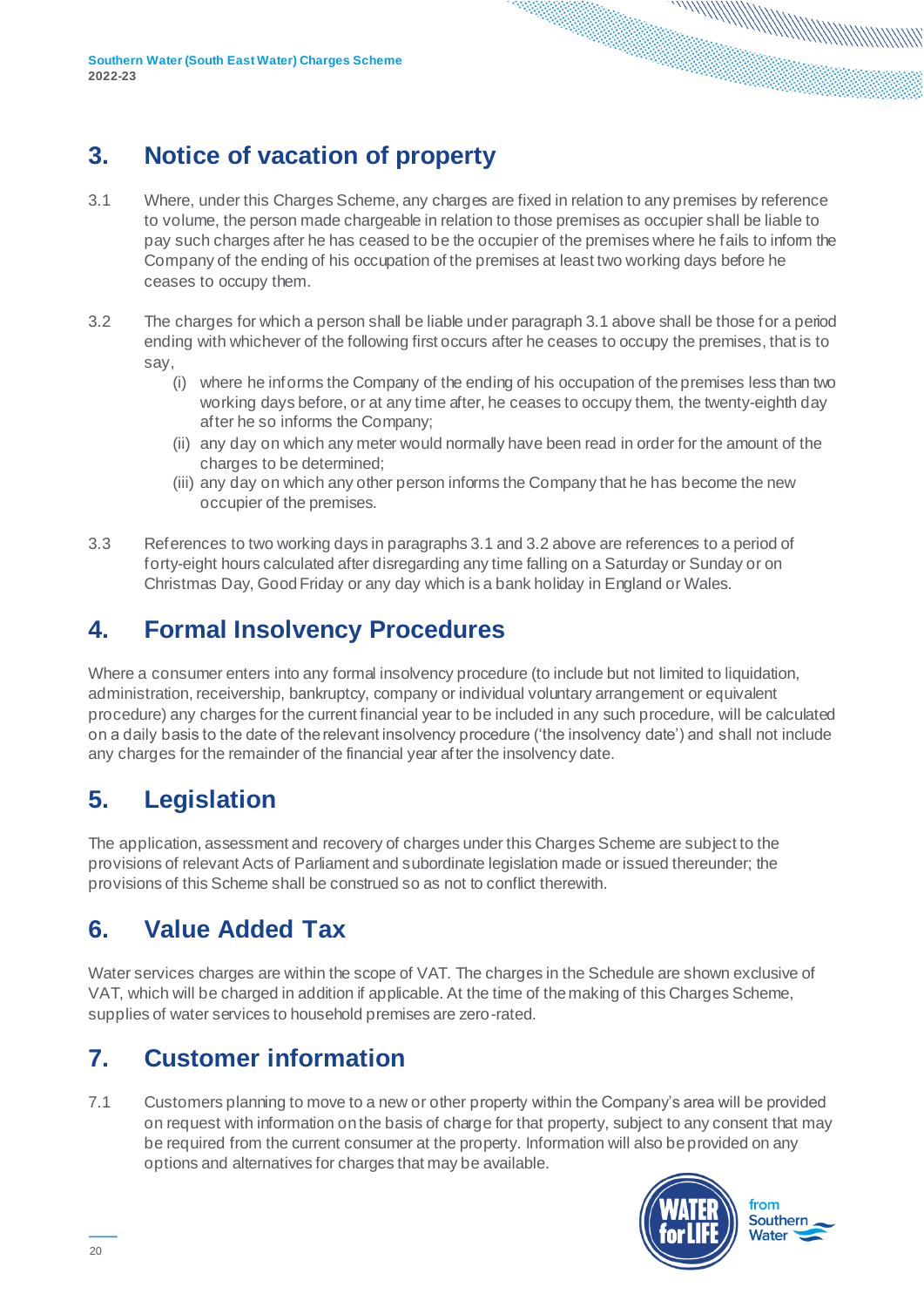- 7.2 A request by a consumer for a surface water drainage rebate, on the basis that his property is connected for the drainage of foul water only, and not for surface water, must be made by calling the Company's 24-hour message line at 0330 303 1266 or by completing and submitting the Company's online form (websit[e southernwater.co.uk](https://www.southernwater.co.uk/)). On receipt of a request, the Company will check the connection status of the property and where it is established that the property is not connected for surface water drainage an amended bill will be issued. Rebates will take effect from 1 April 2015.
- 7.3 In the event that a consumer has any complaint about the Company's application of this Charges Scheme to the supply of services to his property, the Company will deal with such complaint in accordance with the Complaints Procedure agreed with the Water Services Regulation Authority. The complaint will be dealt with at an appropriate level in the Company and, if the consumer remains dissatisfied, he may refer the matter to the Consumer Council for Water London & South East, whose contact details are provided in paragraph 7.5. Further information will be provided on request. Under the Water Industry Act 1991 and The Water (Meters) Regulations 1988, some complaints can be referred to an independent arbitrator. Details of this process are set out in the Company's Code of Practice for Customers, a copy of which can be obtained by writing to us at the address in paragraph 7.5.
- 7.4 Information regarding works that may affect water meters, the availability of, facilities for, and amounts payable in respect of testing water meters, the method of proof and effect of a meter reading, liability for charges after ceasing to occupy metered premises, and offences of tampering with meters are set out in the Company's Code of Practice for Customers, a copy of which can be obtained by writing to us at the address in paragraph 7.5.
- 7.5 Any request for information must be made to the Company at the telephone number or address specified by it for the purpose. Where charges are billed on behalf of the Company by South East Water Limited, and the consumer has an enquiry regarding those charges, the consumer should contact South East Water Limited.
- Note: At the time of the making of this Charges Scheme, the contact details are as follows:-

| By phone:<br>General charges enquiries and requests for information          | 0330 303 0277 |
|------------------------------------------------------------------------------|---------------|
| Enquiries concerning water and wastewater services                           | 0330 303 0368 |
| Surface water drainage rebate request                                        | 0330 303 1266 |
| Enquiries concerning assistance with charges for<br><b>Vulnerable Groups</b> | 0800 027 0363 |

Online: [southernwater.co.uk](https://www.southernwater.co.uk/) *The form for the surface water drainage rebate is available on the Company's website*

By post: **Customer Services Centre** Southern Water P O Box 41 **Worthing** BN13 3NZ

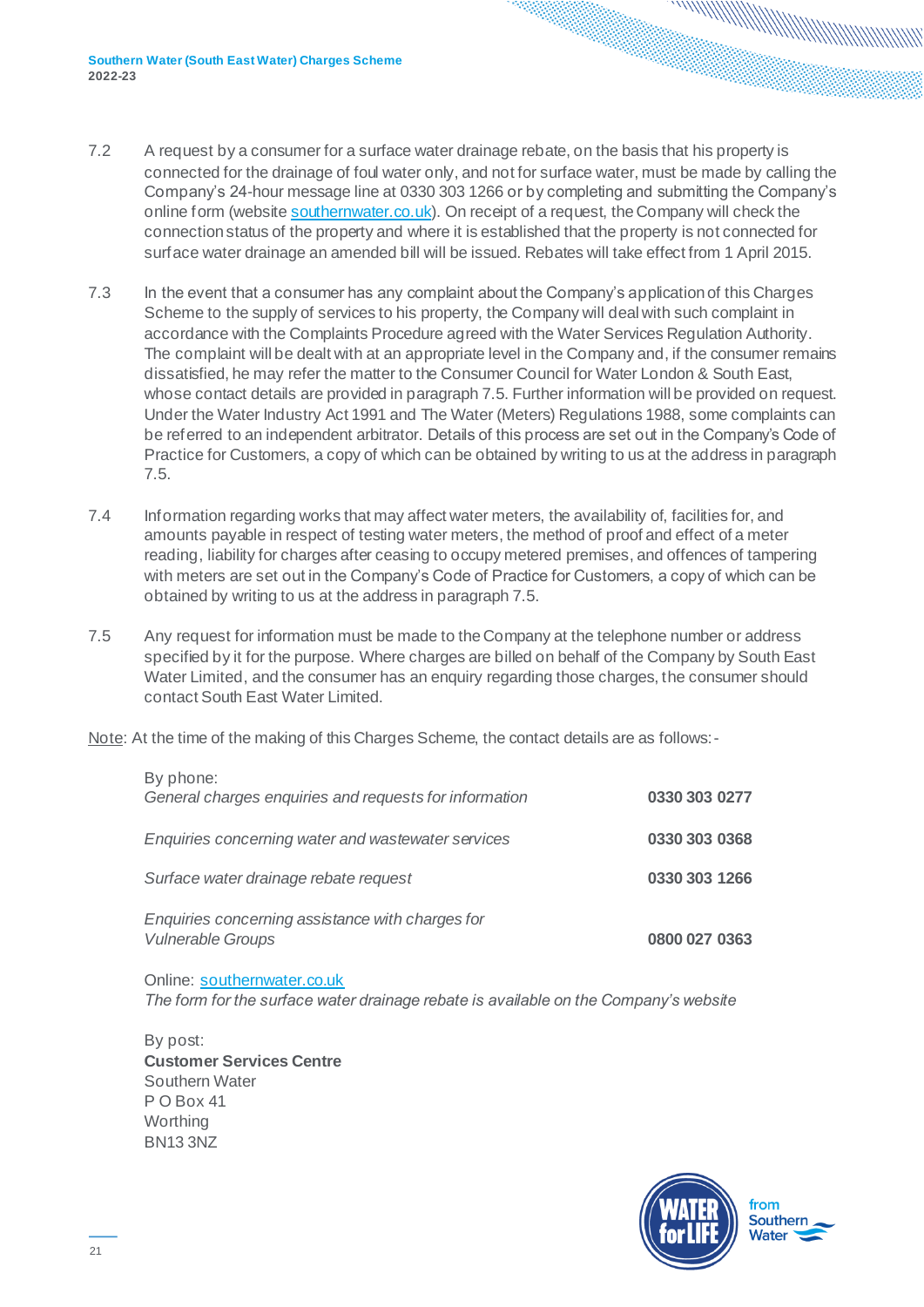#### **Consumer Council for Water London & South East**

By post: Consumer Council for Water - London & South East Region  $c$ / $o$  1<sup>st</sup> Floor Victoria Square House Victoria Square Birmingham B2 4AJ

| By phone: |
|-----------|
| Fax:      |
| Email:    |
| Online:   |

By phone: **0300 034 2222** Fax: **0121 345 1010** enquiries@ccwater.org.uk [www.ccwater.org.uk](http://www.ccwater.org.uk/)

#### **South East Water Limited**

By post: South East Water Limited Rocfort Road Snodland ME6 5AH

By phone: **0333 000 0001** Email: [customerservices@southeastwater.co.uk](mailto:customerservices@southeastwater.co.uk) Online: <https://southeastwater.co.uk/>

#### <span id="page-21-0"></span>**8. Responsibilities of Landlords**

Section 144C of the Water Industry Act (when it is brought into force and subject to any transitional provisions) will require the owner of residential premises which are occupied by one or more persons other than the owner, and not by the owner, to arrange for water and/or sewerage undertakers to be given information about the occupiers. If the owner fails to supply the required information they become jointly and severally liable for water services charges. In preparation for the legislation coming into force, landlords are requested to use the water industry's tenant address portal [\(www.landlordtap.com](http://www.landlordtap.com/)) to register details of new tenancies and those liable for water services charges at their properties.

#### <span id="page-21-1"></span>**9. Use of personal information**

The Company's full Privacy Statement is available on its website [\(southernwater.co.uk](https://www.southernwater.co.uk/)) or on written request. A summary of the full Privacy Statement is provided below.

- 9.1 The Company may use the consumer's information to do the following:
	- (i) Provide the consumer with water and sewerage services (where licensed to do so in the consumer's area).
	- (ii) Help run, and contact the consumer about improving the way the Company runs, any accounts and services that the Company has provided before, now or in the future.

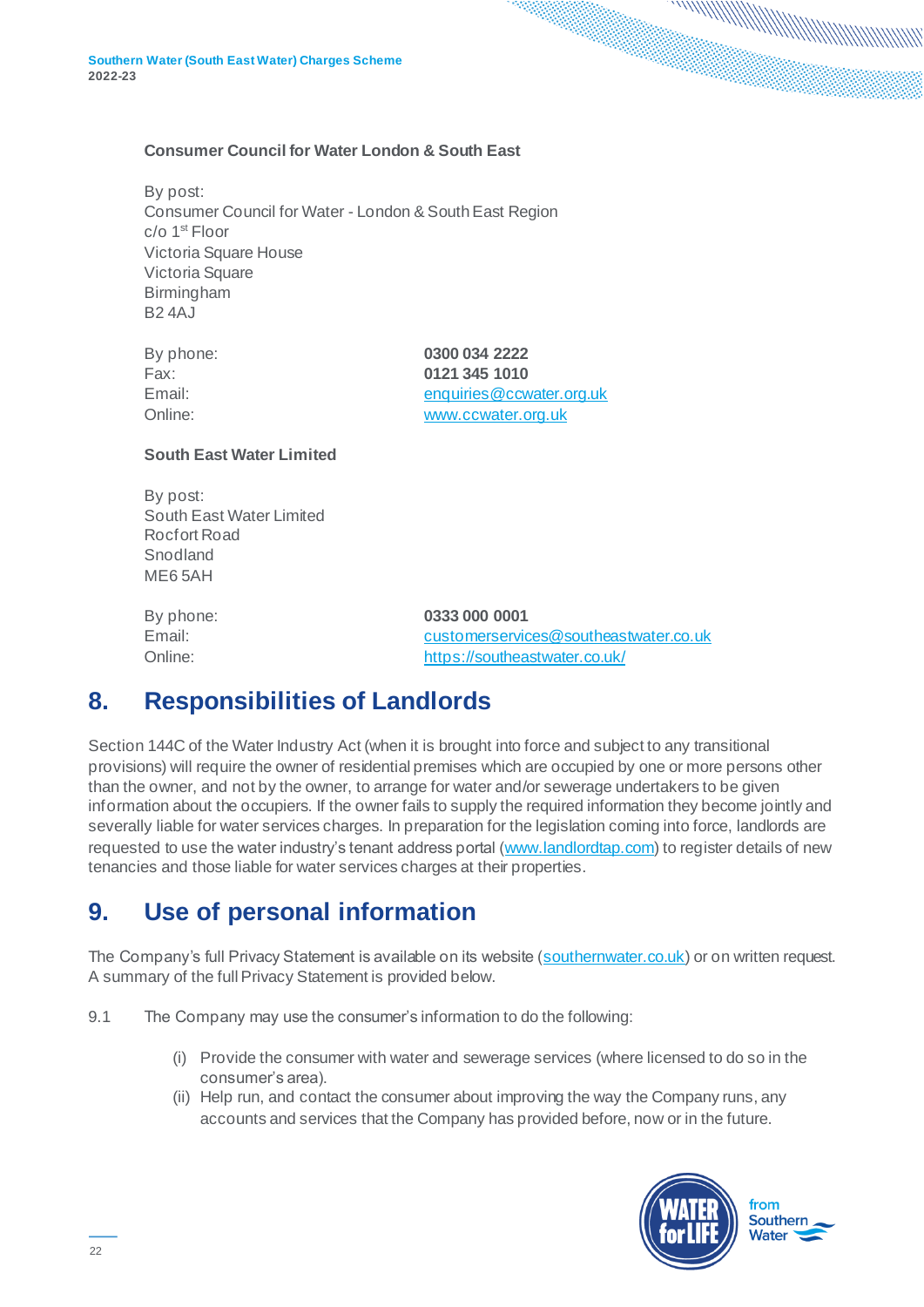- (iii) Create statistics, analyse consumer information, create profiles (including using information about what services the Company supplies to the consumer and how the consumer pays for them).
- (iv) Help prevent and detect debt, fraud and loss.
- (v) Help train the Company's staff.
- (vi) Contact the consumer in any way (including by e-mail, phone, text or multimedia message or other forms of electronic communications or by visiting the consumer) about the Company's services.
- (vii)Provide the consumer with information on water-related goods or services that the Company believes may be of benefit (unless the consumer has notified the Company of an objection).
- (viii) Make automated decisions.
- 9.2 The Company may monitor and record any communications it has with the consumer, including phone conversations and e-mails, to make sure the Company is providing a good quality and efficient service and meeting its regulatory and legal responsibilities.
- 9.3 The Company may allow other people and organisations to use information it holds about the consumer:
	- (i) to provide services the consumer has requested, which may include providing information to members of the consumer's family or household, anyone acting on the consumer's behalf or other people who may be interested (such as landlords or letting agents);
	- (ii) to help to prevent and detect debt, fraud, or loss (for example by giving this information to a credit-reference agency), which is described in more detail in paragraphs 9.4 and 9.6 below;
	- (iii) if the consumer does not pay their outstanding water services charges, the Company may transfer the consumer's debt to another organisation and give them details about the consumer and that debt;
	- (iv) if the Company has been asked (for example by the Water Services Regulation Authority or a lawyer) to provide information for legal or regulatory purposes;
	- (v) as part of current or future legal action;
	- (vi) as part of data-sharing initiatives, for example, those designed to identify and assist vulnerable groups of consumers;
	- (vii)to provide the consumer with information on water-related goods or services offered by trusted third parties (unless the consumer has notified the Company of an objection);
	- (viii) where the consumer's water supply and sewerage services are provided by the Company and another undertaker, in order that the records of the Company and the other undertaker are kept up to date.

From time to time these other people or organisations may be outside the European Economic Area (EEA), and as a result the Company may use the consumer's information in countries that do not have the same standards or protection for personal information as the United Kingdom. Where such transfer occurs, the Company will put in place appropriate measures to safeguard the data.

9.4 If the Company suspects that the consumer has committed fraud or stolen water by tampering with the meter or diverting the water supply, or has negligently damaged and/or allowed unauthorised interference with the Company's equipment, it will record these details on the consumer's account record and may share this information with the Water Services Regulation Authority and other people who are interested (such as landlords, housing associations, police or other authorities). The Company may use this information to make decisions about the consumer, the consumer's character, and how likely the consumer is able to pay for the services provided by the Company.

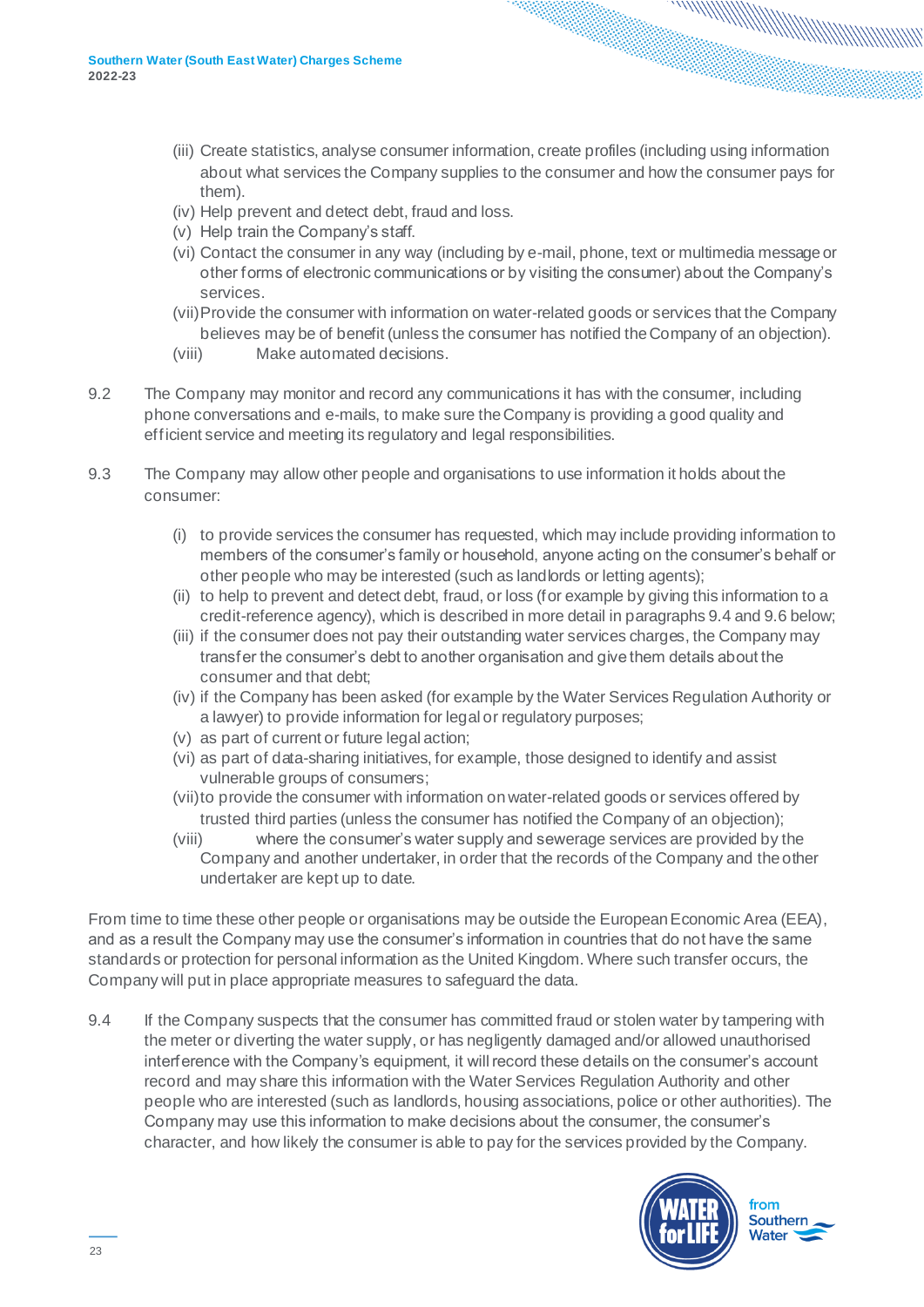This may include recording sensitive personal information such as criminal offences the consumer has been accused of.

- 9.5 In limited circumstances where the consumer informs the Company, or the Company believes, that the consumer (or a member of the consumer's household) needs extra care (for example, because of the consumer's age, health, disability or financial circumstances), the Company may record this in the information it holds about the consumer. The Company may share the consumer's information with social services, charities, health-care and other support organisations, if it believes that this is warranted and that these organisations may be able to help the consumer.
- 9.6 The Company will check the consumer's details with one or more credit-reference and fraudprevention agencies to help it make decisions about the consumer's ability to make payments and the payment arrangements which it may offer the consumer. The Company, the credit-reference and fraud-prevention agencies will use the consumer's information in the following ways:
	- (i) The Company will search at credit-reference and fraud-prevention agencies for information about the consumer. If the consumer is providing information about other people who receive the Company's services on a joint basis, the consumer must make sure they agree that the Company can use their information to do this. If the consumer gives the Company false or inaccurate information and it suspects fraud, the Company will pass the consumer's details to credit-reference and fraud-prevention agencies. Law-enforcement agencies (such as the police and HM Revenue & Customs) may receive and use this information.
	- (ii) The Company and other organisations may also access and use information about the consumer provided by credit-reference and fraud-prevention agencies, for example to:
		- a. check details on applications the consumer makes for credit and credit-related services;
		- b. check the consumer's identity;
		- c. prevent and detect fraud and money laundering;
		- d. manage credit and credit-related accounts or services;
		- e. recover debt;
		- f. check details on proposals and claims for all types of insurance; and
		- g. check details of employees and people applying for jobs with the Company.
	- (iii) When credit-reference agencies receive a search from the Company, they will record this on the consumer's credit file.
	- (iv) The Company will send information on the consumer's account to credit-reference agencies and they will record it. If the consumer has an account with the Company, the Company will give details of it and how the consumer manages it to credit-reference agencies. If the consumer has an account and does not repay money owed in full or on time, creditreference agencies will record this debt. They may give this information to other organisations and fraud-prevention agencies to carry out similar checks, find out the consumer's whereabouts and deal with any money the consumer owes. The credit-reference agencies keep records for six years after the consumer's account has been closed, the consumer has paid the debt or action has been taken against the consumer to recover the debt.
	- (v) The company and other organisations may access and use, from other countries, information recorded by fraud-prevention agencies.
	- (vi) The consumer may see the information credit-reference and fraud-prevention agencies hold about them by contacting the following agencies currently working in the United Kingdom. These agencies will charge the consumer a small fee.

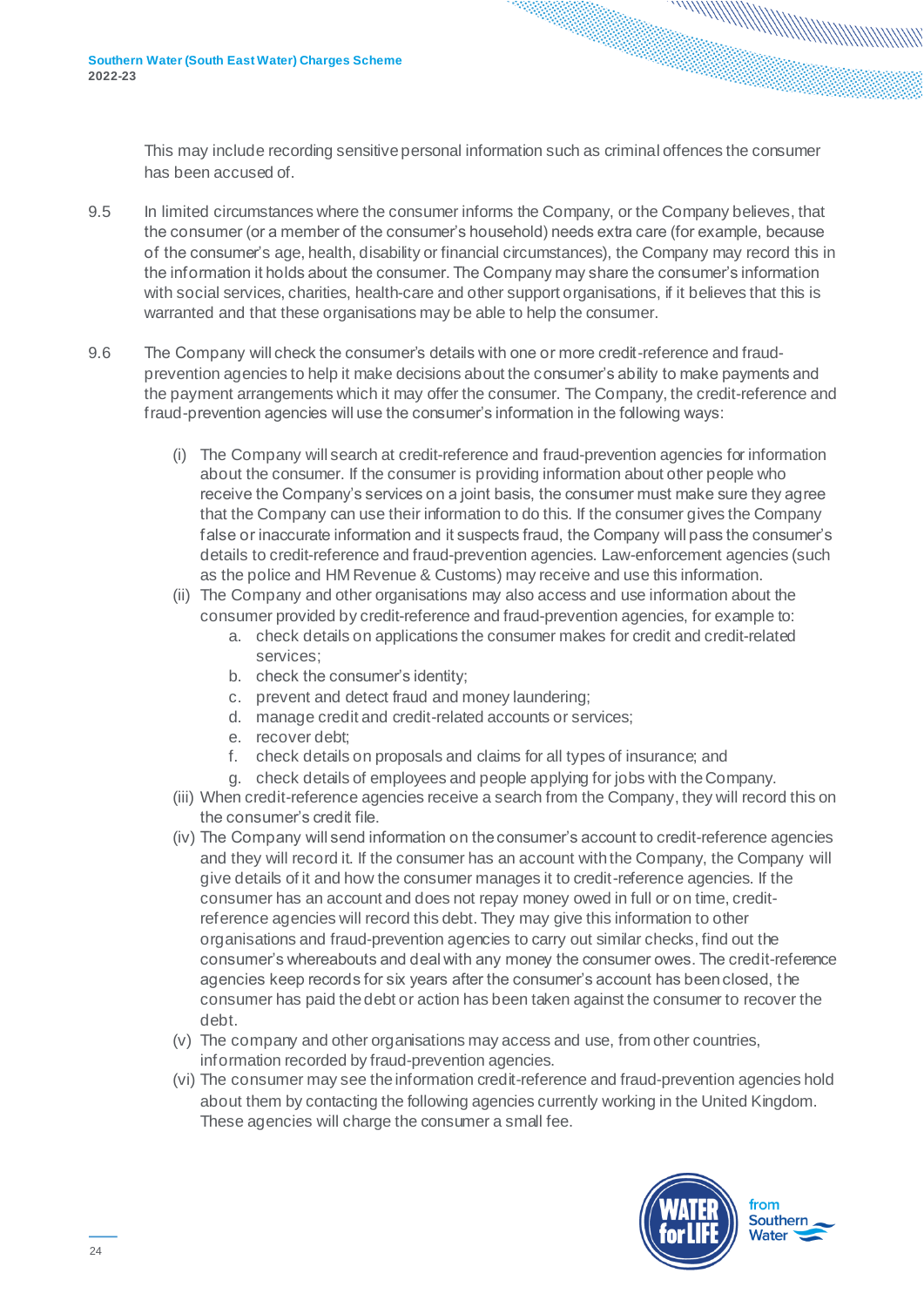Call Credit Consumer Services Team PO Box 491 Leeds LS3 1WZ Phone: 0870 060 1414 Website[: www.callcredit.co.uk](http://www.callcredit.co.uk/)

Experian Consumer Help Service PO Box 8000 Nottingham NG80 7WF Phone: 0870 241 6212 Website[: www.experian.co.uk](http://www.experian.co.uk/)

Equifax Plc Credit File Advice Centre PO Box 1140 **Bradford** BD1 5US Phone: 0870 010 0583 Website[: www.myequifax.co.uk](http://www.myequifax.co.uk/)

- 9.7 If the consumer gives the Company information on behalf of someone else, the consumer confirms that they have given permission for the Company to use their personal information in the way described earlier in this Part and in the way described in the Company's full Privacy Statement. If the consumer gives the Company sensitive information about themselves or other people (such as health details or details of any criminal convictions of members of their household), the consumer agrees (and confirms that the person the information is about has agreed) that the Company can use this information in the way described in this Part and in the way described in the Company's full Privacy Statement.
- 9.8 The consumer is entitled to have a copy of the information the Company holds on them, and to have any inaccurate information corrected. The Company may charge the consumer a small fee for providing a copy of any information it holds about the consumer. Any request for more information in respect of this paragraph, or any other aspect of the Company's use of personal information, should be made as follows:

By post: Data Protection Officer Southern Water Southern House Yeoman Road **Worthing** BN13 3NX

Email: [dataprotection@southernwater.co.uk](mailto:dataprotection@southernwater.co.uk)